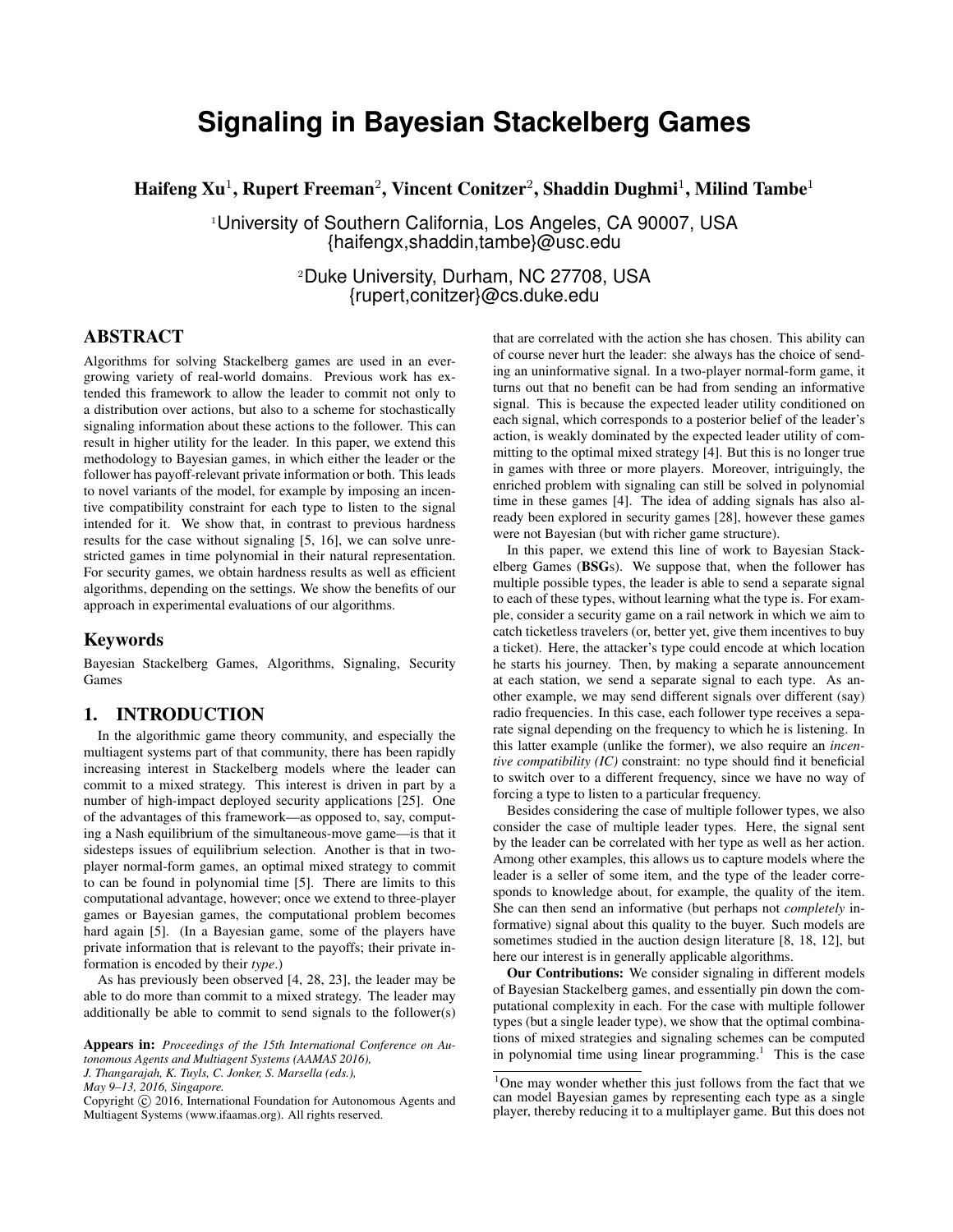whether an incentive compatibility constraint applies or not. However, for security games, we show that the problem is NP-hard, though we do identify a special case that can be solved efficiently. We also provide hardness evidence that this special case is almost the best one can hope for in terms of polynomial computability.

For the case with multiple leader types (but a single follower type), we show that the optimal combinations of mixed strategies and signaling schemes can also be computed in polynomial time. Moreover, the polynomial-time solvability extends to security games in this setting. We note that our results (both hardness and polynomial-time solvability) can be easily generalized to the case with *both* multiple leader and follower types, thus we will not discuss it explicitly in the paper. We conclude with an experimental evaluation of our approach.

# 2. AN EXAMPLE OF STACKELBERG **COMPETITION**

The Stackelberg model was originally introduced to capture market competition between a *leader* (e.g., a leading firm in some area) and a *follower* (e.g., an emerging start-up). The leader has an advantage of committing to a strategy (or equivalently, moving first) before the follower makes decisions. Here we consider a Bayesian case of Stackelberg competition where the leader does not have full information about the follower.

For example, consider a market with two firms, a leader and a follower. The leader specializes in two products, product 1 and product 2. The follower is a new start-up which focuses on only *one* product. It is publicly known that the follower will focus on product 1 with probability 0.55 (call him a follower of type  $\theta_1$  in this case), and product 2 with probability 0.45 (call him a follower of type  $\theta_2$ ). But the realization is only known to the follower. The leader has a research team, and must decide which product to devote this (indivisible) team to, or to send them on vacation. On the other hand, the follower has two options: either entering the market and developing the product he focuses on, or leaving the market.

Naturally, the follower wants to avoid competition with the leader's research team. In particular, depending on the type of the follower, the leader's decision may drive the follower out of the market or leave the follower with a chance to gain substantial market share. This can be modeled as a Bayesian Stackelberg Game (BSG) where the leader has one type and the follower has two possible types. To be concrete, we specify the payoff matrices for different types of follower in Figure 1, where the leader's action  $L_i$  simply denotes the leader's decision to devote the team to product i for  $i \in \{1, 2, \emptyset\}$ ;  $\emptyset$  means a team vacation. Similarly, the follower's action  $F_i$  means the follower focuses on products  $i \in \{1, 2, \emptyset\}$  where  $\emptyset$  means leaving the market. Notice that the payoff matrices force the follower to only produce the product that is consistent with his type, otherwise he gets utility  $-\infty$ . The utility for the leader is relatively simple: the leader gets utility 1 only if the follower (of any type) takes action  $F_{\emptyset}$ , i.e., leaving the market, and gets utility 0 otherwise. In other words, the leader wants to drive the follower out of the market.

Possessing a first-mover advantage, the leader can commit to a *randomized* strategy to assign her research team so that it maximizes her utility in expectation over the randomness of her mixed strategy and the follower types. Unfortunately, finding the optimal mixed strategy to commit to turns out to be NP-hard for BSGs in general [5]. Nevertheless, by exploiting the special structure in this example, it is easy to show that any mixed strategy that puts at least

work, because the corresponding normal form of the game would have size exponential in the number of types.

|                              | $F_{\emptyset}$ |  | $F_{2}$       |                              | $F_{\emptyset}$ | $F_1$     | $F_2$ |
|------------------------------|-----------------|--|---------------|------------------------------|-----------------|-----------|-------|
|                              |                 |  |               |                              |                 |           |       |
|                              |                 |  |               |                              |                 |           |       |
| $L_2$                        | 0               |  | 2   $-\infty$ | $L_2$                        |                 | $-\infty$ |       |
| type $\theta_1$ , $p = 0.55$ |                 |  |               | type $\theta_2$ , $p = 0.45$ |                 |           |       |

Figure 1: Payoff Matrices for Followers of Different Types

 $2/3$  probability on  $L_1$  is optimal for the leader to commit to. This is because to drive a follower of type  $\theta_1$  out of the market, the leader has to take  $L_1$  with probability at least  $2/3$ . Likewise, to drive a follower of type  $\theta_2$  out of the market, the leader has to take  $L_2$  with probability at least  $1/2$ . Since  $2/3 + 1/2 > 1$ , the leader cannot achieve both, so the optimal choice is to drive the follower of type  $\theta_1$  (occurring with a higher probability) out of the market so that the leader gets utility 0.55 in expectation.

Notice that the leader commits to the strategy without knowing the realization of the follower's type. This is reasonable because the follower, as a start-up, can keep information confidential from the leader firm at the initial stage of the competition. However, as time goes on, the leader will gradually learn the type of the follower. Nevertheless, the leader firm cannot change her chosen action at that point because, for example, there is insufficient time to switch to another product. Can the leader still do something strategic at this point? In particular, we study whether the leader can benefit by partially revealing her action to the follower after observing the follower's type. To be concrete, consider the following leader policy. Before observing the follower's type, the leader commits to choose action  $L_1$  and  $L_2$  uniformly at random, each with probability 1/2. Meanwhile, the leader also commits to the following *signaling scheme*. If the follower has type  $\theta_1$ , the leader will send a signal  $\sigma_{\emptyset}$  to the follower when the leader takes action  $L_1$ , and will send either  $\sigma_{\emptyset}$  or  $\sigma_1$  uniformly at random when the leader takes action  $L_2$ . Mathematically, the signaling scheme for the follower of type  $\theta_1$  is captured by the following probabilities.

$$
\begin{array}{ll}\n\mathbf{Pr}(\sigma_{\emptyset}|L_1,\theta_1) = 1 & \mathbf{Pr}(\sigma_1|L_1,\theta_1) = 0; \\
\mathbf{Pr}(\sigma_{\emptyset}|L_2,\theta_1) = \frac{1}{2} & \mathbf{Pr}(\sigma_1|L_2,\theta_1) = \frac{1}{2}.\n\end{array}
$$

On the other hand, if the follower has type  $\theta_2$ , the leader will always send  $\sigma_{\emptyset}$  regardless of what action she has taken.

When a follower of type  $\theta_1$  receives signal  $\sigma_{\emptyset}$  (occurring with probability 3/4), he infers the posterior belief of the leader's strategy as  $Pr(L_1|\sigma_{\emptyset}, \theta_1) = 2/3$  and  $Pr(L_2|\sigma_{\emptyset}, \theta_1) = 1/3$ , thus deriving an expected utility of 0 from taking action  $F_1$ . Assuming the follower breaks ties in favor of the leader, $<sup>2</sup>$  he will then</sup> choose action  $F_{\emptyset}$ , leaving the market. On the other hand, if the follower receives  $\sigma_1$  (occurring with probability 1/4), he knows that the leader has taken action  $L_2$  for sure; thus the follower will take action  $F_1$ , achieving utility 2. In other words, the signals  $\sigma_{\emptyset}$ and  $\sigma_1$  can be viewed as recommendations to the follower to leave the market ( $\sigma_{\emptyset}$ ) or develop the product ( $\sigma_1$ ), though we emphasize that a signal has no meaning beyond the posterior distribution on leader's actions that it induces. As a result, the leader drives the follower out of the market  $3/4$  of the time. On the other hand, if the follower has type  $\theta_2$ , since the leader reveals no information, the follower derives expected utility 0 from taking  $F_2$ , and thus will choose  $F_0$  in favor of the leader. In expectation, the leader gets utility  $\frac{3}{4} \times \frac{1}{2} + \frac{1}{2} = 0.875(> 0.55)$ . Thus, the leader achieves better utility by signaling.

The design of the signaling scheme above depends crucially on the fact that the leader can distinguish different follower types be-

<sup>2</sup>This is without loss of generality because the leader can always slightly tune the probability mass to make the follower slightly prefer  $F_{\emptyset}$ .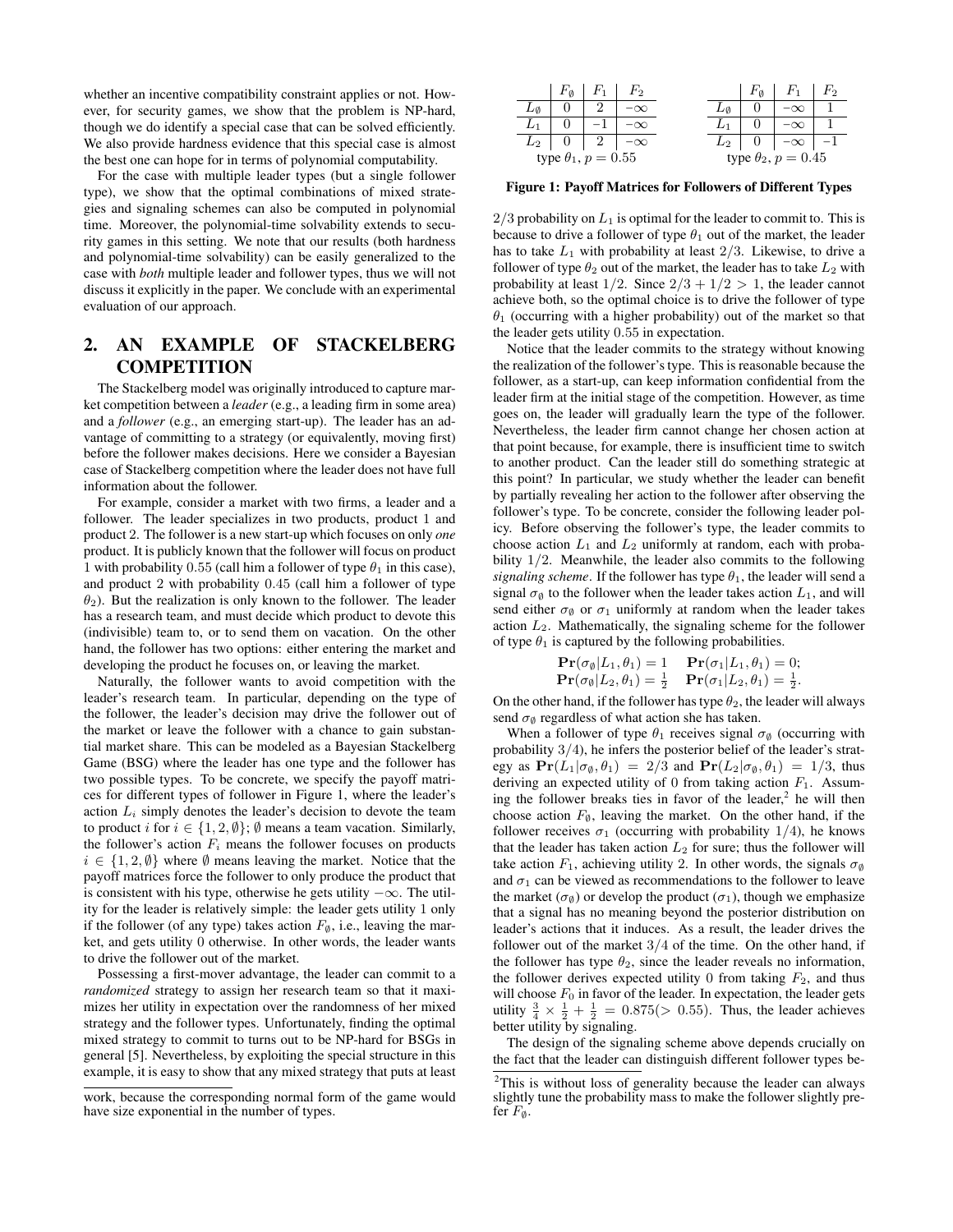fore sending the signals and will signal differently to different follower types. This fits the setting where the leader can observe the follower's type after the leader takes her action and then signals accordingly. However, in many cases, the leader is *not* able to observe the follower's type. Interestingly, it turns out that the leader can in some cases design a signaling scheme which incentivizes the follower to *truthfully* report his type to the leader and still benefit from signaling. Note that the signaling scheme above does not satisfy the follower's incentive compatibility constraints – if the follower is asked to report his type, a follower of type  $\theta_2$  would be better off to report his type as  $\theta_1$ . This follows from some simple calculation, but an intuitive reason is that a follower of type  $\theta_2$  will not get any information if he truthfully reports  $\theta_2$ , but will receive a more informative signal, thus benefit himself, by reporting  $\theta_1$ .

Now let us consider another leader policy. The leader commits to the mixed strategy  $(L_{\emptyset}, L_1, L_2) = (1/11, 6/11, 4/11)$ . Interestingly, this involves sometimes sending the research team on vacation! Meanwhile, the leader also commits to the following more sophisticated signaling scheme. If the follower reports type  $\theta_1$ , the leader will send signal  $\sigma_{\emptyset}$  whenever  $L_1$  is taken as well as  $\frac{3}{4}$  of the time that  $L_2$  is taken; otherwise the leader sends signal  $\sigma_1$ . If the follower reports type  $\theta_2$ , the leader sends signal  $\sigma_{\emptyset}$  whenever  $L_2$  is taken as well as  $\frac{2}{3}$  of the time that  $L_1$  is taken; otherwise the leader sends signal  $\sigma_2$ . It turns out that this policy is incentive compatible – truthfully reporting the type is in the follower's best interests – and achieves the maximum expected leader utility  $\frac{17}{22} \approx 0.773 \in (0.55, 0.875)$  among all such policies.

Justification of Commitment: The assumption of commitment to strategies is well motivated, and has been justified, in many applications, e.g., market competition [9] and security [25]. This is usually due to the leader's first-mover advantage. The assumption of commitment to signaling schemes is justified on the grounds of games that are played repeatedly (e.g., a leading firm plays repeatedly with start-ups that can show up and fade away), so the follower can learn the signaling scheme - how the signals correlate with leader actions taken. On the other hand, to balance the short term utility and long-term credibility, the leader has incentives to follow the signaling scheme in order to build a reputation about her strategy of disclosing information. We refer the reader to [24] for more thorough discussions of this phenomenon.

Remark: This example shows that the additional ability of committing to a signaling scheme can profoundly affect both players' strategies. We study how such additional commitment changes the game as well as the computation of the leader's optimal policy. The rest of this paper is organized as follows. In Section 3 we generalize the above example to BSGs, and also examine its application to Bayesian Stackelberg *Security Games*, a model of growing interest in modeling various security challenges. Note that the above example only concerned the case where the *follower* has multiple types. In Section 4, we consider a variant of the model where the *leader* has multiple types (but the follower has only one type), and seek to compute the optimal leader policy. We show simulation results in Section 5 and conclude in Section 6.

# 3. SINGLE LEADER TYPE, MULTIPLE FOLLOWER TYPES

#### 3.1 The Model

In this section, we generalize the example in Section 2 and consider how the leader's additional ability of committing to a signaling scheme changes the game and the computation. We start with a Bayesian Stackelberg Game (BSG) with one *leader* type



Figure 2: Timeline of the BSG with Multiple Follower Types.

lower types. An instance of such a BSG is given by a set of tuples and multiple *follower* types. Let  $\Theta$  denote the set of all the fol- $\{(A^{\theta}, B^{\theta}, \lambda_{\theta})\}_{\theta \in \Theta}$  where  $A^{\theta}, B^{\theta} \in \mathbb{R}^{m \times n}$  are the payoff matrices of the leader (row player) and the follower (column player) respectively when the follower has type  $\theta$ , which occurs with probability  $\lambda_{\theta}$ . We use  $[m]$  and  $[n]$  to denote the leader's and follower's pure strategy set respectively. For convenience, we assume that every follower type has the same number of actions (i.e.,  $n$ ) in the above notation. This is without loss of generality since we can always add "dummy" actions with payoff −∞ to both players. We use  $a_{ij}^{\theta}$   $[b_{ij}^{\theta}]$  to denote a generic entry of  $A^{\theta}$   $[B^{\theta}]$ . If  $A^{\theta} = -B^{\theta}$ for all  $\theta \in \Theta$ , we say that the BSG is *zero-sum*. Following the standard assumption of Stackelberg games, we assume that the leader can commit to a mixed strategy. Such a leader strategy is *optimal* if it results in maximal leader utility in expectation over the randomness of the strategy and follower types, assuming each follower type best responds to the leader's mixed strategy.<sup>3</sup> It is known that computing the optimal mixed strategy, also known as the Bayesian Strong Stackelberg Equilibrium (BSSE) strategy, to commit to is NP-hard in such a BSG [5]. A later result strengthened the hardness to approximation – no polynomial time algorithm can give a non-trivial approximation ratio in general unless P=NP [16].

We consider a richer model where the defender can commit not only to a mixed strategy but also to a scheme, often known as a *signaling scheme*, of partially releasing information regarding the action she is currently playing i.e., the sample from the leader's committed mixed strategy. Formally, the leader commits to a mixed strategy  $x \in \Delta_m$ , where  $\Delta_m$  is the m-dimensional simplex, and a signaling scheme  $\varphi$  which is a *stochastic* map from  $\Theta \times [m]$  to a set of signals  $\Sigma$ . In other words, the sender randomly chooses a signal to send based on the action she currently plays and the follower type she observes. We call the pair

$$
(\mathbf{x}, \varphi)
$$
 where  $\mathbf{x} \in \Delta_m$ ;  $\varphi : \Theta \times [m] \xrightarrow{rnd} \Sigma$  (1)

a *leader policy*. After the commitment, the leader samples an action to play. Then the follower's type is realized, and the leader observes the follower's type and samples a signal. We assume that the follower has full knowledge of the leader policy. Upon receiving a signal, the follower updates his belief about the leader's action and takes a best response. Figure 2 illustrates the timeline of the game.

We note that if the leader cannot distinguish different follower types and has to send the same signal to all different follower types, then signaling does not benefit the leader (for the same reason as the non-Bayesian setting). In this case, she should simply commit to the optimal mixed strategy. The leader only benefits when she can target different follower types with different signals. In many cases, like the example in Section 2, the leader gets to observe the follower's type when it is realized (but after her action is completed) and can therefore choose to signal differently to different follower types. Moreover, in practice it is sometimes natural for the leader to send different signals to different follower types even without gen-

<sup>&</sup>lt;sup>3</sup>Note that the follower cannot observe the leader's realized action, which is a standard assumption in Stackelberg games.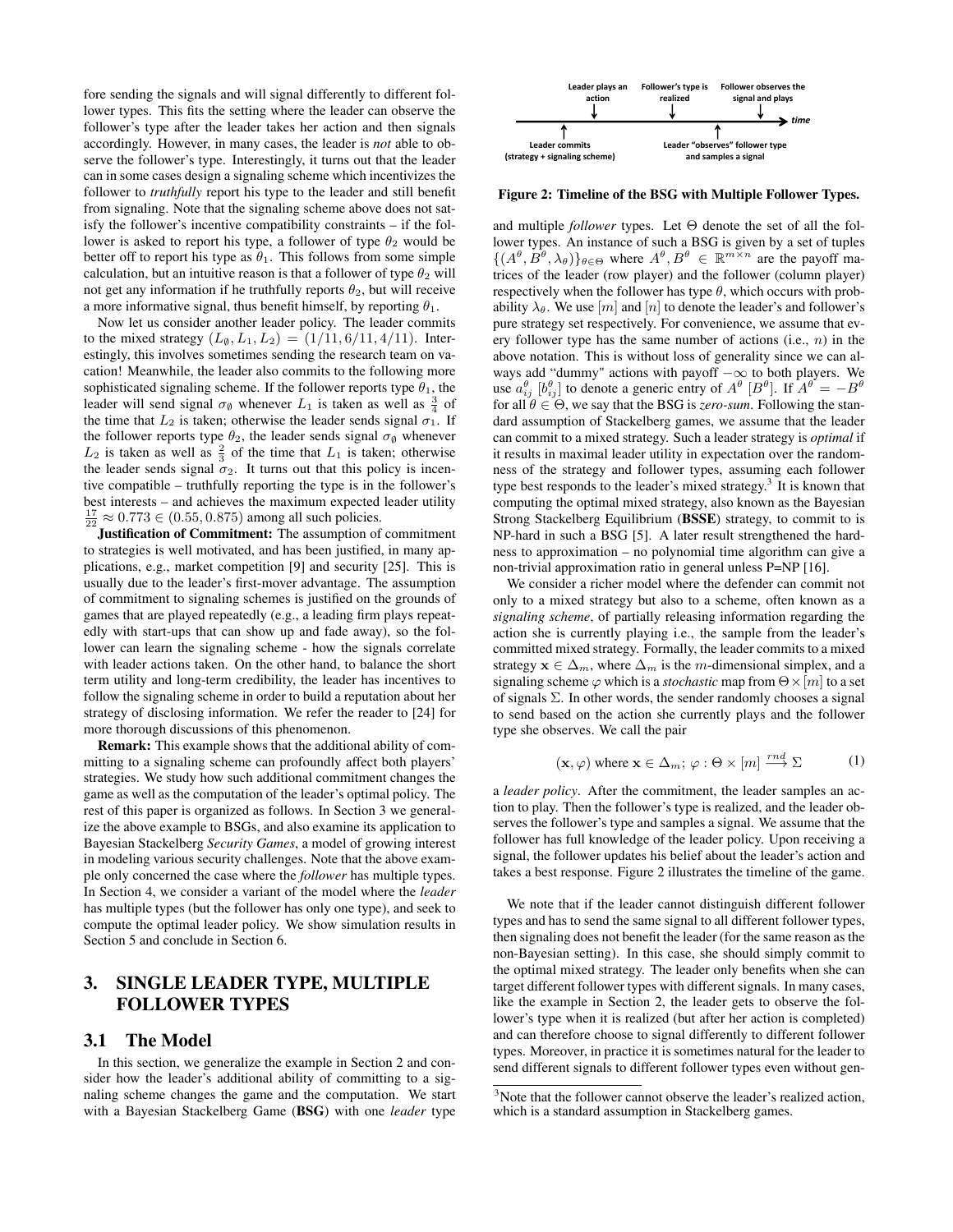uinely learning their types, e.g., the follower's type may be defined by their location, in which case we can send signals using locationspecific devices such as physical signs or radio transmission – this fits our model just as well. We will elaborate one such example when discussing security games.

#### 3.2 Commitment to Optimal Leader Policy

We first consider the case where the leader can explicitly observe the follower's type, and thus can signal differently to different follower types, but this would also fit the location based model. We start with a simple observation.

OBSERVATION 3.1 (SEE, E.G., [15]). *There exists an optimal signaling scheme using at most n signals with signal*  $\sigma_i$  *recommending action*  $j \in [n]$  *to the follower.* 

Observation 3.1 follows simply from the fact that if two signals result in the same follower best-response action, we can merge these signals, resulting in a new signal without changing the follower's best response action and the leader's utility. As a result, for the rest of the paper we assume that  $\Sigma = {\{\sigma_j\}}_{j \in [n]}$ .

THEOREM 3.2. *The optimal leader policy can be computed in* poly(m, n, |Θ|) *time by linear programming.*

PROOF. Let  $\mathbf{x} = (x_1, ..., x_m) \in \Delta_m$  be the leader's mixed strategy to commit to. As a result of Observation 3.1, the signaling scheme  $\varphi$  can be characterized by  $\varphi(j|i, \theta)$  which is the probability of sending signal  $\sigma_j$  conditioned on the leader's (pure) action i and the follower's type  $\theta$ . Then,  $p_{ij}^{\theta} = x_i \cdot \varphi(j|i, \theta)$  is the *joint probability* that the leader plays pure strategy i and sends signal  $\sigma_i$ , conditioned on observing the follower of type  $\theta$ . Then the following linear program computes the optimal leader policy captured by variables  $\{x_i\}_{i \in [m]}$  and  $\{p_{ij}^{\theta}\}_{i \in [m], j \in [n], \theta \in \Theta}$ .

$$
\begin{array}{ll}\text{maximize} & \sum_{\theta \in \Theta} \lambda_{\theta} \sum_{ij} p_{ij}^{\theta} a_{ij}^{\theta} \\ \text{subject to} & \sum_{j=1}^{n} p_{ij}^{\theta} = x_{i}, \\ & \sum_{i=1}^{m} p_{ij}^{\theta} b_{ij}^{\theta} \geq \sum_{i=1}^{m} p_{ij}^{\theta} b_{ij}^{\theta}, \quad \text{for } \theta, j \neq j' . \\ & \sum_{j=1}^{m} x_{i} = 1 \\ & p_{ij}^{\theta} \geq 0, \quad \text{for all } i, j, \theta. \end{array}
$$

(2)

The first set of constraints mean that the summation of probability mass  $p_{ij}^{\theta}$  – the joint probability of playing pure strategy i and sending signal  $\sigma_i$  conditioned on follower type  $\theta$  – over j should equal the probability of playing action i for any type  $\theta$ . The second set of constraints are to guarantee that the recommended action  $j$  by signal  $\sigma_j$  is indeed the follower's best response.<sup>4</sup>  $\Box$ 

Given any game G, let  $U_{sig}(G)$  be the leader's expected utility by taking the optimal leader policy computed by LP (2). Moreover, let  $U_{BSSE}(G)$  be the leader's utility in the BSSE, i.e., the expected leader utility by committing to (only) the optimal mixed strategy.

PROPOSITION 3.3. *If* G *is a zero-sum BSG, then*  $U_{\text{sig}}(G)$  =  $U_{BSSE}(G)$ *. That is, the leader does not benefit from signaling in zero-sum BSGs.*

The intuition underlying Proposition 3.3 is that, in a situation of pure competition, any information volunteered to the follower will be used to "harm" the leader. In other words, signaling is only helpful when the game exhibits some "cooperative components". We defer the formal proof to the appendix at the end of this paper.

Remark: Notice that computing the optimal mixed strategy (assuming no signaling) to commit to is NP-hard in general for the setting above (even NP-hard to approximate within any non-trivial ratio), as shown in [5, 16]. Interestingly, it turns out that when we consider a richer model with signaling, the problem becomes easy! Intuitively, this is because the signaling scheme "relaxes" the game by introducing correlation between the leader's and follower's action (via the signal). Such correlation allows more efficient computation. Similar intuition can be seen in the literature on computing Nash equilibria (hard for two players [6, 3]) and correlated equilibria (easy in fairly general settings [20, 14]).

#### 3.3 Incentivizing the Follower Type

In many situations, it is not realistic to expect that the leader can observe the follower's type. For example, the follower's type may be whether he has a high or low value for an object, which is not directly observable. In such cases, the leader can ask the follower to report his type. However, it is not always in the follower's best interests to *truthfully* report his own type since the signal that is intended for a different follower type might be more beneficial to the follower (recall the example in Section 2). In this section, we consider how to compute an optimal *incentive compatible* (IC) leader policy that incentivizes the follower to truthfully report his type, and meanwhile benefits the leader.

We note that Observation 3.1 still holds in this setting. To see this, consider a follower of type  $\theta$  that receives more than one signal, each resulting in the same follower best response. Then, as before, we can merge these signals without harming the follower of type  $\theta$ . But if a follower of type  $\beta \neq \theta$  misreports his type as  $\theta$ , receiving the merged signal provides less information than receiving one of the unmerged signals. Therefore, if the follower of type  $\beta$  had no incentive to misreport type  $\theta$  before the signals were merged, he has no incentive to misreport after the signals are merged. So any signaling scheme with more than  $n$  signals can be reduced to an equivalent scheme with exactly  $n$  signals.

THEOREM 3.4. *The optimal* incentive compatible *(*IC*) leader policy can be computed in* poly(m, n, |Θ|) *time by linear programming, assuming the leader does* not *observe the follower's type.*

PROOF. Similar to Section 3.2, we still use variables  $x \in \Delta_m$ and  $\{p_{ij}^{\theta}\}_{i \in [m], j \in [n], \theta \in \Theta}$  to capture the leader's policy. Then  $\alpha_j^{\theta} = \sum_{i=1}^m p_{ij}^{\theta}$  is the probability of sending signal j when the follower has type  $\theta$ . Now consider the case where the follower reports type  $\beta$ , but has true type  $\theta$ . When the leader recommends action  $j$  (assuming a follower of type  $\beta$ ), which now is *not* necessarily the follower's best response due to the follower's misreport, the follower's utility for any action j' is  $\frac{1}{\alpha_j^{\beta}} \sum_{i=1}^m p_{ij}^{\beta} b_{ij}^{\theta}$ . Therefore, the follower's action will be  $\arg \max_{j'} \frac{1}{j}$  $\frac{1}{\alpha^\beta_j}\sum_{i=1}^m p_{ij}^\beta b_{ij}^\theta$ , with expected utility  $\max_{j'} \frac{1}{j}$  $\frac{1}{\alpha_i^{\beta}} \sum_{i=1}^m p_{ij}^{\beta} b_{ij}^{\theta}$ . As a result, the expected utility for the follower of type  $\theta$ , but misreporting type  $\beta$ , is

$$
U(\beta; \theta) = \sum_{j=1}^{n} \left[ \alpha_j^{\beta} \times \max_{j'} \frac{1}{\alpha_j^{\beta}} \sum_{i=1}^{m} p_{ij}^{\beta} b_{ij'}^{\theta} \right] = \sum_{j=1}^{n} \left[ \max_{j'} \sum_{i=1}^{m} p_{ij}^{\beta} b_{ij'}^{\theta} \right]
$$

Therefore, to incentivize the follower to truthfully report his type, we only need to add the incentive compatibility constraints  $U(\theta;\theta) \ge U(\beta;\theta)$ . Using the condition  $\max_{j'} \sum_{i=1}^m p_{ij}^{\theta} b_{ij'}^{\theta} =$  $\sum_{i=1}^{m} p_{ij}^{\theta} b_{ij}^{\theta}$ , i.e., the recommended action j by  $\sigma_j$  is indeed the follower's best response when the follower has type  $\theta$ , we have

$$
U(\theta; \theta) = \sum_{j=1}^{n} \left[ \max_{j'} \sum_{i=1}^{m} p_{ij}^{\theta} b_{ij'}^{\theta} \right] = \sum_{j=1}^{n} \sum_{i=1}^{m} p_{ij}^{\theta} b_{ij}^{\theta}
$$

Therefore, incorporating the above constraints to LP (2) gives the following optimization program which computes an optimal incen-

<sup>4</sup>This is often called "obedience".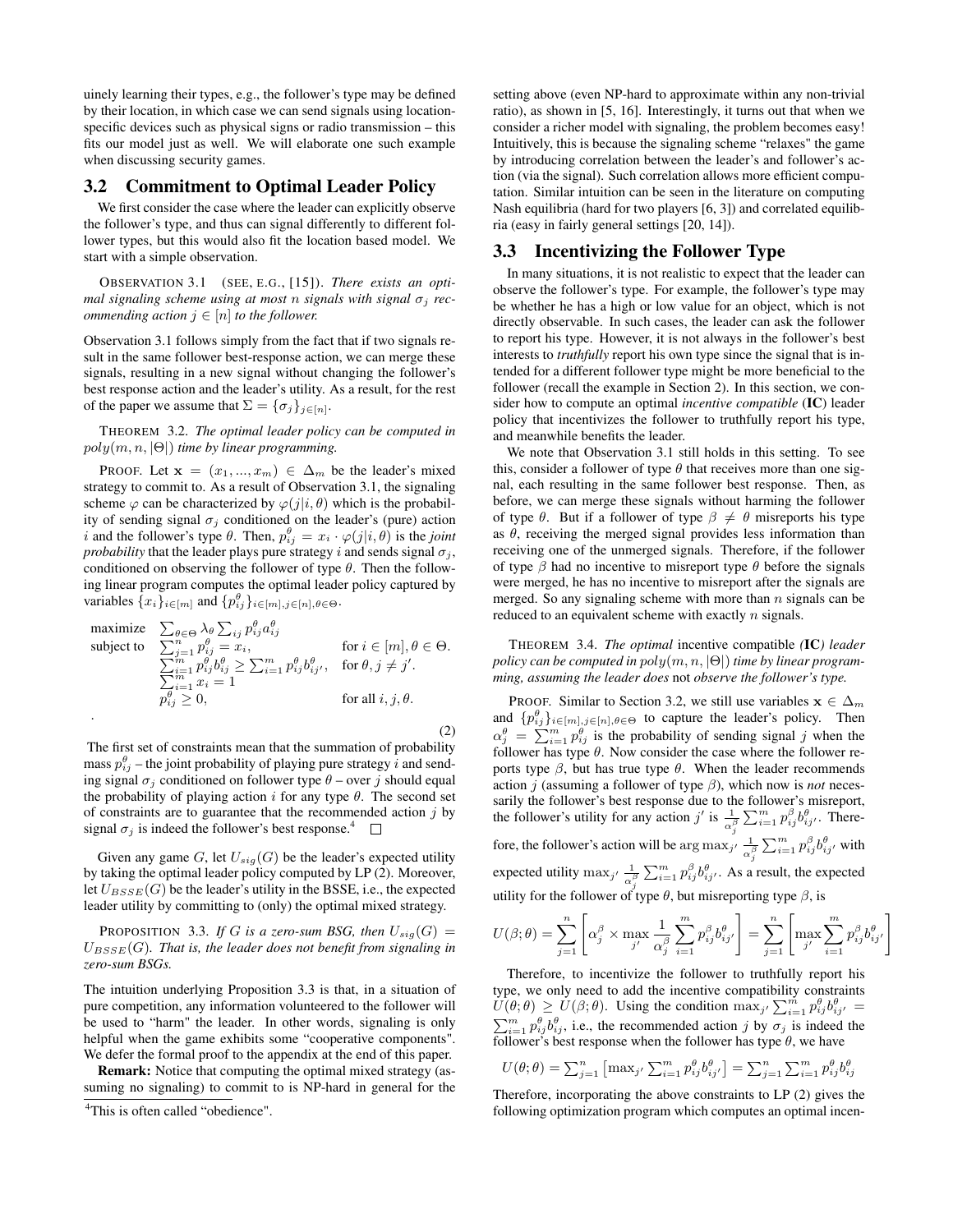tive compatible leader policy.

maximize 
$$
\sum_{\theta \in \Theta} \lambda_{\theta} \sum_{ij} p_{ij}^{\theta} a_{ij}^{\theta}
$$
  
\nsubject to 
$$
\sum_{j=1}^{n} p_{ij}^{\theta} = x_i, \qquad \text{for all } i, \theta.
$$

$$
\sum_{i=1}^{m} p_{ij}^{\theta} b_{ij}^{\theta} \ge \sum_{i=1}^{m} p_{ij}^{\theta} b_{ij}^{\theta}, \qquad \text{for } j \neq j'.
$$

$$
\sum_{j=1}^{n} \sum_{i=1}^{m} p_{ij}^{\theta} b_{ij}^{\theta} \ge \sum_{j=1}^{m} \left[ \max_{j'} \sum_{i=1}^{m} p_{ij}^{\beta} b_{ij'}^{\theta} \right], \quad \text{for } \beta \neq \theta.
$$

$$
\sum_{j=1}^{n} x_i = 1
$$

$$
p_{ij}^{\theta} \ge 0, \qquad \text{for all } i, j, \theta.
$$

$$
(3)
$$

Notice that  $\sum_{j=1}^n \left[ \max_{j'} \sum_{i=1}^m p_{ij}^{\beta} b_{ij'}^{\theta} \right]$  is a convex function, therefore the above is a convex program. By standard tricks, the convex constraint can be converted to a set of polynomially many linear constraints (see, e.g., [2]).  $\Box$ 

Given any BSG G, let  $U_{IC}(G)$  be the expected leader utility by playing an optimal incentive compatible leader policy computed by Convex Program (3). The following theorem captures the utility ranking of the different models.

PROPOSITION 3.5 (UTILITY RANKING).

$$
U_{sig}(G) \ge U_{IC}(G) \ge U_{BSSE}(G).
$$

PROOF. The first inequality holds because any feasible solution to Program (3) must also be feasible to LP (2). The second inequality follows from the fact that the BSSE is an incentive compatible leader policy where the signaling scheme simply reveals no information to any follower. This scheme is trivially incentive compatible because it is indifferent to the follower's report.  $\Box$ 

Relation to Other Models. Our model in this section relates to the model of Persuasion with Privately Informed Receivers ("followers" in our terminology) by Kolotilin et al. [1]. Though in a different context, the model of Kolotilin et al. is essentially a BSG played between a leader and a follower of type only known to himself. In our model, players' payoffs are affected by the leader's action, thus the leader first commits to a mixed strategy and then signals her sampled action to the follower with incentive compatibility constraints. In [1], the leader does not have actions. Instead, the payoffs are determined by some random state of nature, which the leader can privately observe but does not have control over. The follower only has a prior belief about the state of nature, analogous to the follower knowing the leader's mixed strategy in our model. Kolotilin et al. study how the leader can signal such exogenously given information to the follower with incentive compatibility constraints. Mathematically, this corresponds to the case where x in Program (3) is given *a-priori* instead of being designed.

#### 3.4 Security Games

In this section we consider the Bayesian *Security Games* played between a defender (leader) and an attacker (follower). Our results here are generally *negative* – the optimal leader policy becomes hard to compute even in the simplest of the security games. In particular, we consider a security game with n targets and  $k \leq n$ *identical unconstrained* security resources. Each resource can be assigned to at most one target; a target with a resource assigned is called *covered*, otherwise it is *uncovered*. Therefore, the defender pure strategies are subsets of targets (to be protected) of cardinality k. On the other hand, the attacker has n actions – attack any one of the *n* targets. The attacker has a private type  $\theta$  which is drawn from finite set  $\Theta$  with probability  $\lambda_{\theta}$ . The attacker is privy to his own type, but the defender only knows the distribution  $\{\lambda_{\theta}\}_{\theta \in \Theta}$ . This captures many natural security settings. For example, in airport patrolling, the attacker could either be a terrorist or a regular policy

violator as modeled in [22]. In wildlife patrolling, the type of an attacker could be the species the attacker is interested in [10]. If the attacker chooses to attack target  $i \in [n]$ , players' utilities depend not only on whether target  $i$  is covered or not, but also on the attacker's type  $\theta$ . We use  $U_{c/u}^{d/a}(i|\theta)$  to denote the defender/attacker  $(d/a)$  utility when target i is covered/uncovered  $(c/u)$  and an attacker of type  $\theta$  attacks target *i*.

Notice that the leader now has  $\binom{n}{k}$  pure strategies, thus the natural LP has exponential size. Nevertheless, in security games we can sometimes solve the game efficiently by exploiting compact representations of the defender's strategies. Unfortunately, we show this is not possible here. Interestingly, it turns out that the hardness of the problem depends on how many targets an attacker is interested in. In particular, we say that an attacker of type  $\theta$  is *not interested* in attacking target i if there exists j such that  $U_u^a(i|\theta) < U_c^a(j|\theta)$ . That is, even when target  $i$  is totally uncovered and target  $j$  is fully covered, the attacker still prefers attacking target  $j$  – thus target  $i$ will never be attacked by an attacker of type  $\theta$ . Otherwise we say that an attacker of type  $\theta$  is *interested* in attacking target *i*. One might imagine that if an attacker is only interested in a small number of targets, this should simplify the computation. Interestingly, it turns out that this is *not* the case.

PROPOSITION 3.6. *Computing the optimal defender policy in a Bayesian Stackelberg security game (both with and without typereporting IC constraints) is NP-hard, even when the defender payoff does not depend on the attacker's type and when each type of attacker is interested in attacking at most four targets.*

The proof of Proposition 3.6 requires a slight modification of a similar proof in [17], and is provided in the appendix just for completeness. Our next proposition shows that we are able to compute the optimal defender policy in a restricted setting. This setting is motivated by fare evasion deterrence [29] where each attacker (i.e., a passenger) is only interested in attacking (i.e., stealing a ride from) *one* specific target (i.e., the metro station nearby), or choosing to not attack (e.g., buying a ticket) in which case both players get utility 0. Formally, we model this as a setting where each attacker type is interested in two targets: one *type-specific* target and one *common* target  $t$ <sup> $\emptyset$ </sup> (corresponding to the option of not attacking). If  $t$ <sup>0</sup> is attacked, each player gets utility 0 regardless of whether  $t$ <sup>ø</sup> is protected or not – we call  $t$ <sup>ø</sup> *coverage-invariant* for this reason.<sup>5</sup>

PROPOSITION 3.7. *Suppose each attacker type is interested in two targets: the common coverage-invariant <i>target*  $t_{\emptyset}$  *and a type*specific *target. Then the defender's optimal policy (without typereporting IC constraints) can be computed in poly* $(m, n, |\Theta|)$  *time.* 

The proof of Proposition 3.7 crucially exploits the fact that each player's utility is "coverage-invariant" on target  $t$ <sup>0</sup>. As a result, the defender will not cover  $t$ <sup>0</sup> at all at optimality. Therefore, for any attacker of type  $\theta$  who is interested in target i and  $t_{\emptyset}$ , the defender only needs to signal information about the protection of target i. This allows us to write a linear program. The proof is deferred to the appendix. Note that when we take incentive compatibility constraints into account, the situation becomes more intricate. It could be the case that an attacker is not interested in attacking a target, but would still like to receive an informative signal regarding its coverage status in order to infer some information about the distribution of resources. This is reminiscent of information leakage as described by Xu et al. [27], and our proof does not naturally extend to this setting.

<sup>&</sup>lt;sup>5</sup>The utility 0 is not essential so long as  $t_{\emptyset}$  is coverage-invariant.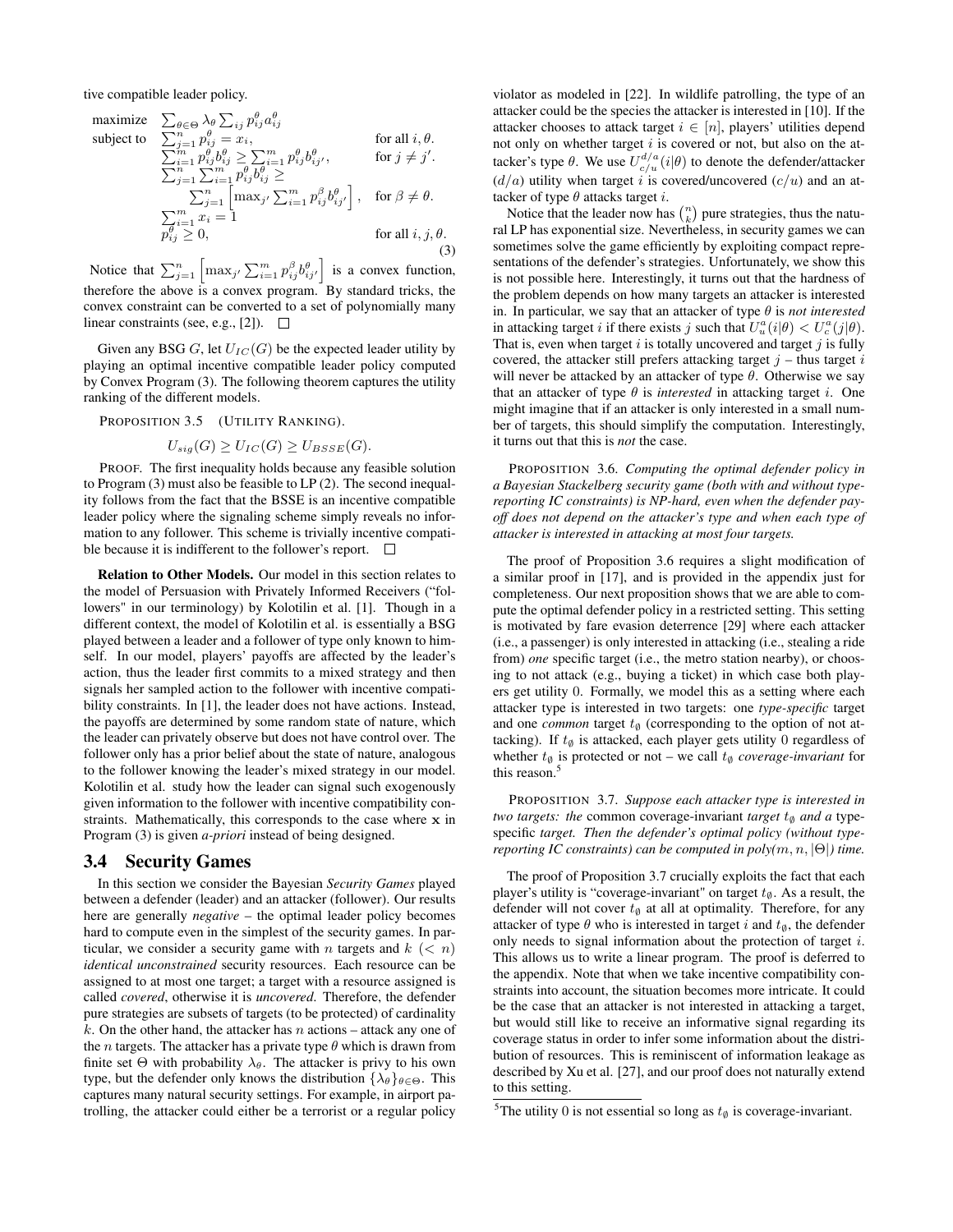

Figure 3: Timeline of the BSG With Multiple Leader Types

2 sition 3.7 is almost necessary for efficient computation, as evidence Interestingly, our next result shows that the restriction in Propoof computational hardness manifests when we slightly go beyond the condition there.

PROPOSITION 3.8. *The defender oracle problem* <sup>6</sup> *is NP-hard (both with and without type-reporting IC constraints), even when each type of attacker is interested in two targets.*

# 4. MULTIPLE LEADER TYPES, SINGLE FOLLOWER TYPE

## 4.1 The Model

Similarly to Section 3, we still start with the normal-form Bayesian Stackelberg Game, but with multiple *leader* types and a single *follower* type. Following the notations in Section 3, an instance of such a BSG is also given by a set of tuples  $\{(A^{\theta}, B^{\theta}, \lambda_{\theta})\}_{\theta \in \Theta}$  where  $A^{\theta}, B^{\theta} \in \mathbb{R}^{m \times n}$  are the payoff matrices of the leader (row player) and the follower (column player) respectively. However,  $\Theta$  now is the set of leader types and  $\lambda_{\theta}$  is the probability that the leader has type  $\theta$ . Among its many applications, one key motivation of this model is from security domains. In security games, the follower, i.e., the attacker, usually does not have full information regarding the importance and vulnerability of the targets for attack, while the leader, i.e., the defender, possesses much better knowledge. This can be modeled as a BSG where the leader has multiple types and the single-type follower has a prior belief regarding the leader's types.

It is known that in this case, a set of linear programs suffices to compute the optimal mixed strategy to commit to [5]. We consider a richer model where the leader can additionally commit to a policy, namely a *signaling scheme*, of partially releasing her *type* and *action*. Formally, the leader commits to a mixed strategy  $x^{\theta}$  for each realized type  $\theta$  and a signaling scheme  $\varphi$  which is a *stochastic* map from  $\Theta \times [m]$  to  $\Sigma$ . We call the pair

$$
(\{\mathbf{x}^{\theta}\}_{\theta \in \Theta}, \varphi) \text{ where } \mathbf{x}^{\theta} \in \Delta_m; \varphi : \Theta \times [m] \xrightarrow{rnd} \Sigma \qquad (4)
$$

a *leader policy* in this setting. The game starts with the leader's commitment. Afterwards, the leader observes her own type, and then samples an action and a signal accordingly. The follower observes the signal and best responds. Figure 3 illustrates the timeline of the game.

#### 4.2 Commitment to Optimal Leader Policy

Similarly to Observation 3.1, it is easy to see there exists an optimal leader policy with  $n$  signals where each signal recommends an action to the follower. Therefore, without loss of generality, we assume  $\Sigma = {\sigma_1, ..., \sigma_n}$  where  $\sigma_j$  is a signal recommending action  $j$  to the follower.

THEOREM 4.1. *The optimal* leader policy *defined in Formula* (4) *can be computed in* poly(m, n, |Θ|) *time by linear programming.*

PROOF. To represent the signaling scheme  $\varphi$ , let  $\varphi(j|i, \theta)$  be the probability of sending signal  $\sigma_j$ , conditioned on the realized leader type  $\theta$  and pure strategy i. Then  $p_{ij}^{\theta} = \varphi(j|i, \theta) \cdot x^{\theta}(i)$  is the *joint* probability for the leader to take (pure) action i and send signal  $\sigma_j$ , conditioned on a realized leader type  $\theta$ . The following linear program computes the optimal  $\{p_{ij}^{\theta}\}_{i \in [m], j \in [n], \theta \in \Theta}$ .

maximize 
$$
\sum_{\theta \in \Theta} \lambda_{\theta} \sum_{ij} p_{ij}^{\theta} a_{ij}^{\theta}
$$
  
\nsubject to 
$$
\sum_{i=1}^{m} \sum_{j=1}^{n} p_{ij}^{\theta} = 1,
$$

$$
\sum_{i,j} \lambda_{\theta} p_{ij}^{\theta} b_{ij}^{\theta} \ge \sum_{i,\theta} \lambda_{\theta} p_{ij}^{\theta} b_{ij}^{\theta}, \text{ for } j \ne j'.
$$

$$
p_{ij}^{\theta} \ge 0,
$$
 for all  $i, j, \theta$ . (5)

By letting  $x^{\theta}(i) = \sum_{j=1}^{n} p_{ij}^{\theta}$  and  $\varphi(j|i, \theta) = p_{ij}^{\theta}/x^{\theta}(i)$ , we can recover the optimal defender policy  $({x^{\theta}}_{\theta \in \Theta}, \varphi)$ .

# 4.3 Security Games

We now again consider the security game setting. We have shown in Section 3 that, when there are multiple follower types, the polynomial-time solvability of BSGs does not extend to even the simplest security game setting. Interestingly, it turns out that when the leader has multiple types, the optimal leader strategy and signaling scheme can be efficiently computed in fairly general settings, as we will show in this section.

Continuing the setup in Section 3.4, we first introduce a few more preliminaries. Note that  $\theta$  is now the defender's type. In security games, any defender pure strategy, denoted as e, is a subset of targets that are protected by this pure strategy. We will view e as a *binary* vector from  $\{0, 1\}^n$  with each entry specifying whether the corresponding target is protected or not in this pure strategy. Let  $E = \{e_1, ..., e_L\}$  be the set of all pure strategies. Therefore, the *convex hull* of E

$$
\mathcal{D} = Conv\{\mathbf{e}_1, ..., \mathbf{e}_L\} \tag{6}
$$

corresponds to the set of all *mixed strategies*, where a mixed strategy is summarized by the *marginal* coverage probabilities of each target. In security games,  $L$  is usually exponentially large in the natural representation, but  $D$  usually has compact representations, and moreover, both the defender's and attacker's utilities can be compactly represented using marginal probabilities. For example, with  $k$  identical unconstrained defending resources and  $n$  targets,  $L = C_n^k = \mathcal{O}(n^k)$ , the number of subsets of cardinality k, however D has a compact representation  $\{ \mathbf{x} \in \mathbb{R}^n : \sum_j x_j = k; x_j \in$  $[0, 1] \forall j$ . But in many cases, security resources have scheduling constraints and D becomes more complicated. It can be shown that if the defender best response problem can be solved in polynomial time, then the Strong Stackelberg equilibrium can also be computed in polynomial time [13, 26]. We now establish an analogous result for BSG with signaling.

THEOREM 4.2. *The optimal defender policy can be computed in* poly(n, |Θ|) *time if the defender's best response problem (i.e., defender oracle) admits a* poly(n) *time algorithm.*

PROOF. First, observe that LP (5) does not obviously extend to security game settings because the number of leader pure strategies

<sup>&</sup>lt;sup>6</sup>The optimal policy can be computed by an LP with exponential size. The defender oracle is essentially the dual of the LP. See the Appendix for a derivation of the defender oracle and proof of the hardness.

<sup>&</sup>lt;sup>7</sup>Interestingly, when  $|\Theta| = 1$ , the game degenerates to a Stackelberg game without uncertainty of player types, and LP (5) degenerates to a linear program that computes the Strong Stackelberg equilibrium [4].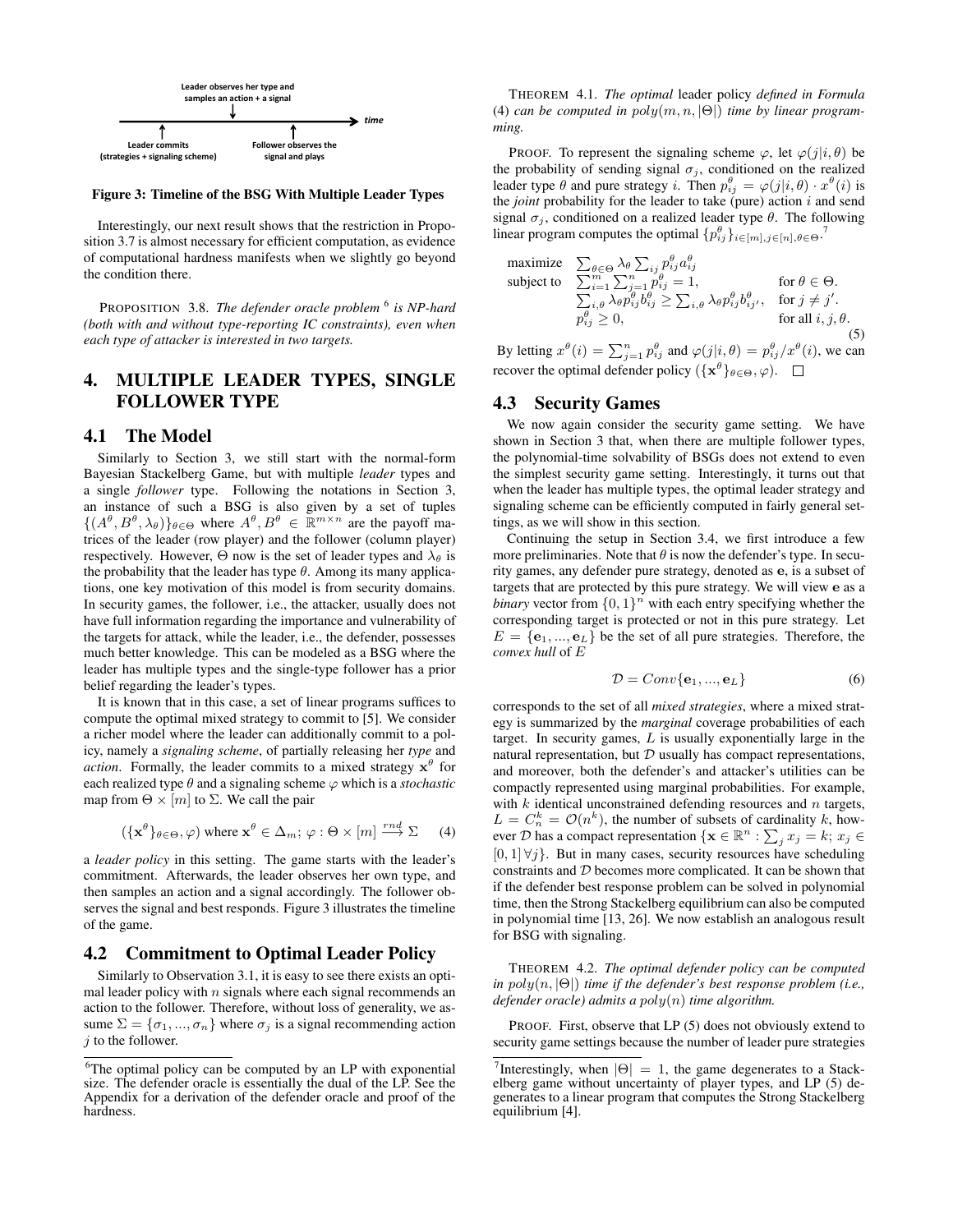

Figure 4: Simulation results showing the effect of varying number of actions, n, and number of types,  $|\theta|$ , on the runtime and utility of the three different models in the case of multiple follower types.

is exponentially large here and so is the LP formulation. Therefore, like classic security game algorithms, it is crucial to exploit a compact representation of the leader's policy space. For this, we need an equivalent but slightly different view of the leader policy. That is, the leader policy can be *equivalently* viewed as follows: the leader observes her type  $\theta$  and then randomly chooses a signal  $\sigma_i$ (occurring with probability  $\sum_{i=1}^{m} p_{ij}^{\theta}$  in LP (5)), and finally picks a mixed strategy that depends on both  $\theta$  and  $\sigma_j$  (i.e., the vector  $(p_{1j}^{\theta}, p_{2j}^{\theta}, ..., p_{mj}^{\theta})$  normalized by the factor  $\sum_{i=1}^{m} p_{ij}^{\theta}$  in LP (5)).

The different view of leader policy above allows us to write a quadratic program for computing the optimal leader policy. In particular, let  $p_j^{\theta}$  be the probability that the leader sends signal j conditioned on the realized leader type  $\theta$ , and let  $\mathbf{x}_{j}^{\theta}$  be the leader's (marginal) mixed strategy conditioned on observing  $\theta$  and sending signal  $\sigma_j$ . Then, upon receiving signal  $\sigma_j$ , a rational Bayesian attacker will updates his belief, and compute the expected utility for attacking target  $j'$  as

$$
\sum_{\theta} \left( \frac{\lambda_{\theta} p_j^{\theta}}{\alpha_j} \cdot \left[ \mathbf{x}_j^{\theta}(j') U_c^a(j'|\theta) + \left( 1 - \mathbf{x}_j^{\theta}(j') \right) U_u^a(j'|\theta) \right] \right) (7)
$$

where the normalization factor  $\alpha_j = \sum_{\theta} \lambda_{\theta} p_j^{\theta}$  is the probability of sending signal  $\sigma_j$ . Define  $AttU(j, j')$  to be the attacker utility by attacking target j' conditioned on receiving signal  $\sigma_j$ , multiplied by the probability  $\alpha_j$  of receiving signal j. Formally,

$$
AttU(j, j') = \alpha_j \times \text{Equation (7)}
$$
  
=  $\sum_{\theta} \left( \lambda_{\theta} p_j^{\theta} \mathbf{x}_j^{\theta}(j') U_c^a(j'|\theta) + \left[ \lambda_{\theta} p_j^{\theta} - \lambda_{\theta} p_j^{\theta} \mathbf{x}_j^{\theta}(j') \right] U_u^a(j'|\theta) \right)$ 

Similarly, we can also define  $DefU(j, j')$ , the leader's expected utility of sending signal  $\sigma_j$  with target  $j'$  being attacked, scaled by the probability of sending  $\sigma_i$ . The attacker's incentive compatibility constraints are then  $AttU(j, j) \geq AttU(j, j')$  for any  $j' \neq j$ . Then the leader's problem can be expressed as the following quadratic program with variables  $\{x_j^{\theta}\}_{j\in[n],\theta\in\Theta}$  and  $\{p_j^{\theta}\}_{j\in[n],\theta\in\Theta}$ .

maximize 
$$
\sum_{j} DefU(j, j)
$$
  
\nsubject to  $AttU(j, j) \geq AttU(j, j')$ , for  $j \neq j'$ .  
\n $\sum_{j} p_{j}^{\theta} = 1$ , for  $\theta \in \Theta$ . (8)  
\n $\mathbf{x}_{j}^{\theta} \in \mathcal{D}$ , for  $j, \theta$ .  
\n $p_{j}^{\theta} \geq 0$ , for  $j, \theta$ .

The optimization program (8) is quadratic because  $AttU(j, j')$ and  $DefU(j, j')$  are quadratic in the variables. Notably, these two functions are *linear* in  $p_j^{\theta}$  and the term  $p_j^{\theta} \mathbf{x}_j^{\theta}$ . Therefore, we define variables  $y_j^{\theta} = p_j^{\theta} x_j^{\theta} \in \mathbb{R}^n$ . Then, both  $AttU(j, j')$  and  $DefU(j, j')$  are linear in  $p_j^{\theta}$  and  $y_j^{\theta}$ . The only problematic constraint in program (8) is  $x_j^{\theta} \in \mathcal{D}$ , which now becomes  $y_j^{\theta} \in p_j^{\theta} \mathcal{D}$ 

where both  $p_j^{\theta}$  and  $\mathbf{y}_j^{\theta}$  are variables. Here  $p\mathcal{D}$  denotes the polytope  $\{px : x \in \overrightarrow{D}\}\$  for any given p. It turns out that this is still a convex constraint, and behaves nicely as long as the polytope  $D$  behaves nicely.

LEMMA 4.3. Let  $D \subseteq \mathbb{R}^n$  be any bounded *convex set. Then the following hold:*

*(i) The extended set*  $\tilde{\mathcal{D}} = \{(\mathbf{x}, p) : \mathbf{x} \in p\mathcal{D}, p \ge 0\}$  *is convex. (ii)* If  $D$  *is a polytope expressed by constraints*  $A\mathbf{x} \leq \mathbf{b}$ *, then*  $\widetilde{D}$ *is also a polytope, given by*  $\{(\mathbf{x}, p) : A\mathbf{x} \leq p\mathbf{b}, p \geq 0\}$ ;

*(iii) If*  $D$  *admits a*  $poly(n)$  *time* separation oracle, so does  $\tilde{D}$ <sup>8</sup>.

The proof of Lemma 4.3 is standard, and is deferred to the appendix. We note that the restriction that  $D$  is bounded is important, otherwise some conclusions do not hold, e.g., Property 2. Fortunately, the polytope  $D$  of mixed strategies is bounded. Therefore, using Lemma 4.3, we can rewrite Quadratic Program (8) as the following linear program.

maximize 
$$
\sum_{j} DefU(j, j)
$$
  
\nsubject to  $AttU(j, j) \geq AttU(j, j')$ , for  $j \neq j'$ .  
\n $\sum_{j} p_{j}^{\theta} = 1$ , for  $\theta \in \Theta$ . (9)  
\n $(\mathbf{y}_{j}^{\theta}, p_{j}^{\theta}) \in \widetilde{\mathcal{D}}$ , for  $j, \theta$ .  
\n $p_{j}^{\theta} \geq 0$ , for  $j, \theta$ .

Program (9) is linear because  $AttU(j, j')$  and  $DefU(j, j)$  are linear in  $p_j^{\theta}$  and  $\mathbf{y}_j^{\theta}$ , and moreover,  $(\mathbf{y}_j^{\theta}, p_j^{\theta}) \in \tilde{\mathcal{D}}$  are essentially linear constraints due to Lemma 4.3 and the fact that  $D$  is a polytope in security games. Furthermore, LP (9) has a compact representation as long as the polytope of realizable mixed strategies  $D$  has one. In this case, LP (9) can be solved explicitly. More generally, by standard techniques from convex programing, we can show that the separation oracle for  $D$  easily reduces to the defender's best response problem. Thus if the defender oracle admits a  $poly(n)$  time algorithm, then a separation oracle for  $D$  can be found in  $poly(n)$ time. By Lemma 4.3,  $\tilde{\mathcal{D}}$  then admits a  $poly(n)$  time separation oracle, so LP (9) can solved in  $poly(n, |\Theta|)$  time. The proof is not particularly insightful and a similar argument can be found in [26]. So we omit the details here.  $\Box$ 

#### 4.4 Relation to Other Models

We note that our model in this section is related to several models from the literature on both information economics and security games. In particular, when the leader does not have actions

<sup>&</sup>lt;sup>8</sup>A separation oracle for a convex set  $\mathcal{D} \subseteq \mathbb{R}^n$  is an algorithm, which, given any  $\mathbf{x_0} \in \mathbb{R}^n$ , either correctly asserts  $\mathbf{x_0} \in \mathcal{D}$  or asserts  $\mathbf{x_0} \notin \mathcal{D}$  and find a hyperplane  $\mathbf{a} \cdot \mathbf{x} = b$  separating  $x_0$  from  $D$  in the following sense:  $\mathbf{a} \cdot \mathbf{x_0} > b$  but  $\mathbf{a} \cdot \mathbf{x} \leq b$  for any  $\mathbf{x} \in D$ . It is well-known that the convex program max  $\mathbf{a} \cdot \mathbf{x}$  subject to  $\mathbf{x} \in \mathcal{D}$  can be solved in  $poly(n)$  time for any  $\mathbf{a} \in \mathbb{R}^n$  if  $\mathcal{D}$  has a  $poly(n)$ time separation oracle [11].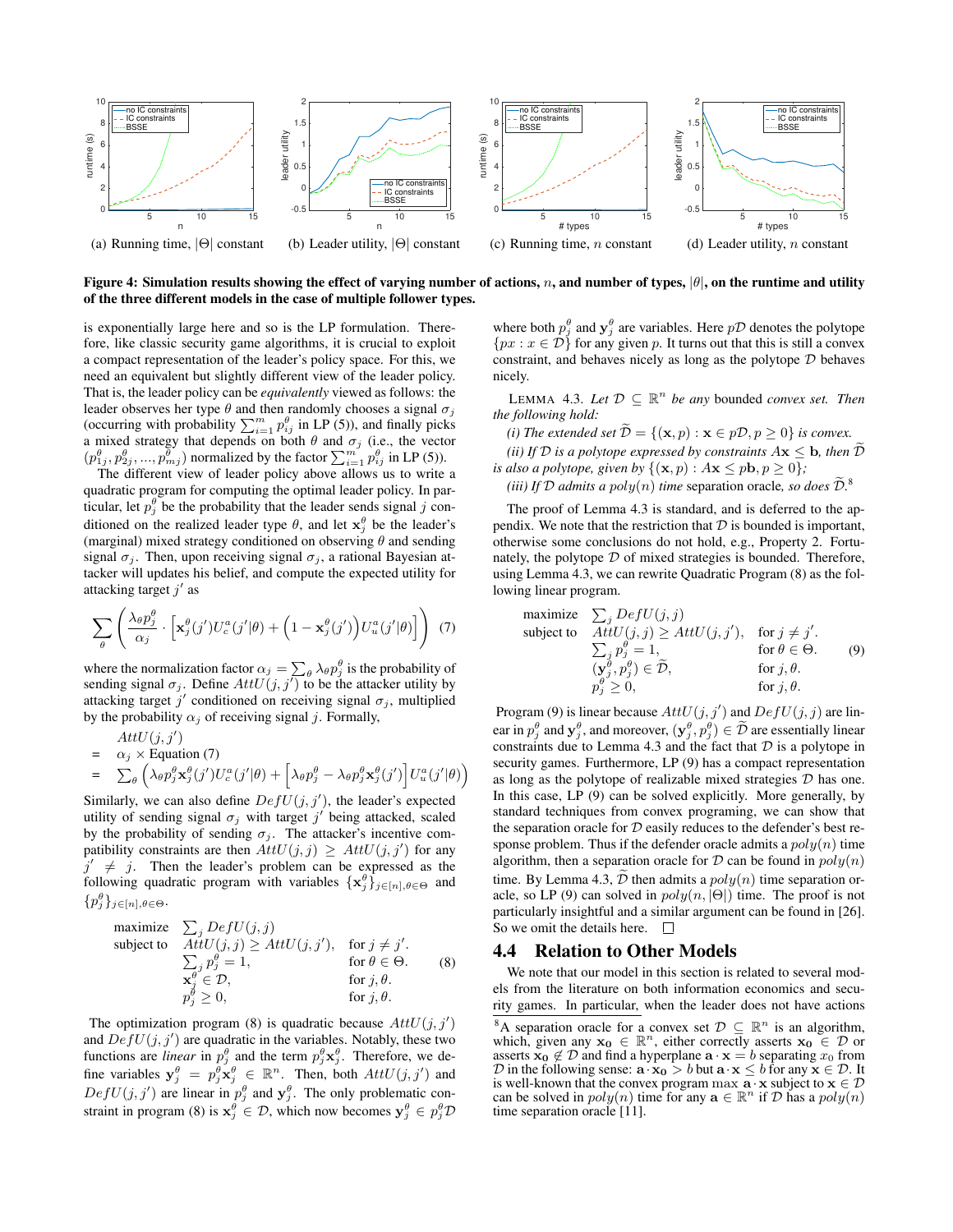and only privately observes her type, our model degenerates to the *Bayesian Persuasion* (BP) model of [15]. The BP model is a twoplayer game played between a *sender* (leader in our case) and a *receiver* (follower in our case). The receiver must take one of a number of actions with a-priori *unknown* payoff, and the sender has *no* actions but possesses additional information regarding the payoff of various receiver actions (i.e., the leader observes her type). The BP model studies how the sender can signal her additional information to persuade the receiver to take an action that is more favorable to the sender. Variants of the BP model have been applied to varied domains including auctions, advertising, voting, multi-armed bandits, medical research and financial regulation. For additional references, see [7]. Our model generalizes the BP model to the case where sender has both actions and additional private information, and our results show that this generalized model can be solved in fairly general settings.

The security game setting in this section also relates to the model of Rabinovich et al. [23]. Rabinovich et al. considered a similar security setting where the defender can partially signal her strategy and extra knowledge about targets' states to the attacker in order to achieve better defender utility. This is essentially a BSG with multiple leader types and a single follower type. Rabinovich et al. [23] were able to efficiently solve for the case with unconstrained identical security resources. Our Theorem 4.2 shows that this model can actually be efficiently solved in much more general security settings allowing complicated real-world scheduling constraints, as long as the defender oracle problem can be solved efficiently.

#### 5. SIMULATIONS

We will mainly present the comparison of the models discussed in Section 3 in terms of both the leader's optimal utility and the runtime required to compute the leader's optimal policy. We focus primarily on the setting with one leader type and multiple follower types, for two reasons. First, this is the case in which it is NP-hard to compute the optimal leader strategy without allowing the leader to signal (i.e., to compute the BSSE strategy), while our models of signaling permit a polynomial time solution. Second, some interesting phenomena in our simulations for the case of multiple leader types also show up in the case of multiple follower types.

We generate random instances using a modification of the covariant game model [19]. In particular, for given values of m, n, and  $\Theta$ , we independently set  $a_{ij}^{\theta}$ equal to a random integer in the range  $[-5, 5]$  for each  $i$ ,  $j$ ,  $\theta$ . Probabilities  $\{\lambda_\theta\}_{\theta \in \Theta}$  were generated randomly. For some value of  $\alpha \in [0, 1]$ , we then set  $B = \alpha(B')$  +



Figure 5: Extra utility gained by the leader from signaling.

 $(1 - \alpha)(-A)$ , where B' is a random matrix generated in the same fashion as A. So in the case that  $\alpha = 0$  the game is zero-sum, while  $\alpha = 1$  means independent and uniform random leader and follower payoffs. For every set of parameter values, we averaged over 50 instances generated in this manner to obtain the utility/runtime values we report.

We first consider the value of signaling for different values of  $\alpha$  chosen from the set  $\{0, 0.1, 0.2, ..., 1\}$ . For these simulations, we fixed  $m = n = 10$  and  $|\Theta| = 5$ . Figure 5 shows the *absolute* increase in leader utility from signaling (both with and without the type-reporting IC constraints), compared with the utility from BSSE (the  $y = 0$  baseline). Note that when  $\alpha = 0$  there is no gain from signaling, from Proposition 3.3. Interestingly, the gain from signaling is non-monotone, peaking at around  $\alpha = 0.7$ . Intuitively, large  $\alpha$  means low correlation between the payoff matrices of the leader and follower, therefore there is a high probability that some entries will induce high payoff to both players. The leader can therefore extract high utility from commitment alone, thus derives little gain from signaling. However, as we decrease  $\alpha$  and the game becomes more competitive, commitment alone is not as powerful for the leader and she has more to gain from being able to signal.

We next investigate the relation between the size of the BSG and the leader's utility, as well as runtime, for the three different models. In Figures 4(a) and 4(b), we hold the number of follower types constant ( $|\Theta| = 5$ ) and vary  $m = n$  between 1 and 15. In Figures 4(c) and 4(d) we fix  $m = n = 5$  and vary  $|\Theta|$  between 1 and 15. In all cases we set  $\alpha = 0.5$  for generating random instances.

Not surprisingly, allowing signaling (both with and without the IC constraints) provides a significant speed-up over computing the BSSE.<sup>9</sup> On the other hand, the additional constraints in the model with IC constraints also increase the running time over the model without those constraints. Indeed, the time to compute the leader's optimal policy without the IC constraints appears as a flat line in Figures 4(a) and 4(c).

In both figures of leader utility, the differences of the leader's utility among the models are as indicated by Proposition 3.5. Observe that in all models the leader's utility increases with the number of actions, but decreases with the number of types. One explanation is that the former effect is due to the increased probability that the payoff matrices for a given follower type contain 'cooperative' entries where both players achieve high utility. However, as the number of follower types increases, it becomes less likely that the leader's strategy (which does not depend on the follower type) can "cooperate" with a majority of follower types simultaneously. Thus there is an increased chance that the leader's strategy results in low utilities when playing against a reasonable fraction of follower types, which accounts for the latter effect.

In the case of multiple leader types, allowing the leader to signal actually results in a small computational speed up compared to the case without signaling. We hypothesize that this is because we only need to solve one LP to compute the optimal policy, rather than the multiple LPs required to solve without signaling [5]. Unsurprisingly, we also see an increase in the leader's utility. The utility trends are similar to the case of multiple follower types, so we do not present them in detail.

# 6. CONCLUSIONS AND DISCUSSIONS

In this paper, we studied the effect of signaling in Bayesian Stackelberg games. We show that the leader's power of commitment to a signaling scheme not only achieves higher utility, but also computational speed-ups. Some of the polynomial-time solvability results extend to security games, an important application domain of Stackelberg games, while others cease to hold. There are many interesting directions for future work. What if different follower types can share information with each other? For a Bayesian leader, what if her signaling scheme cannot be correlated with her mixed strategy, but only carries information about her type? Can we apply these ideas to other domains, e.g., mechanism design where the mechanism designer implicitly serves as the leader?

<sup>&</sup>lt;sup>9</sup>To compute the BSSE, we implement the state-of-art algorithm DOBBS, a mixed integer linear program as formulated in [21].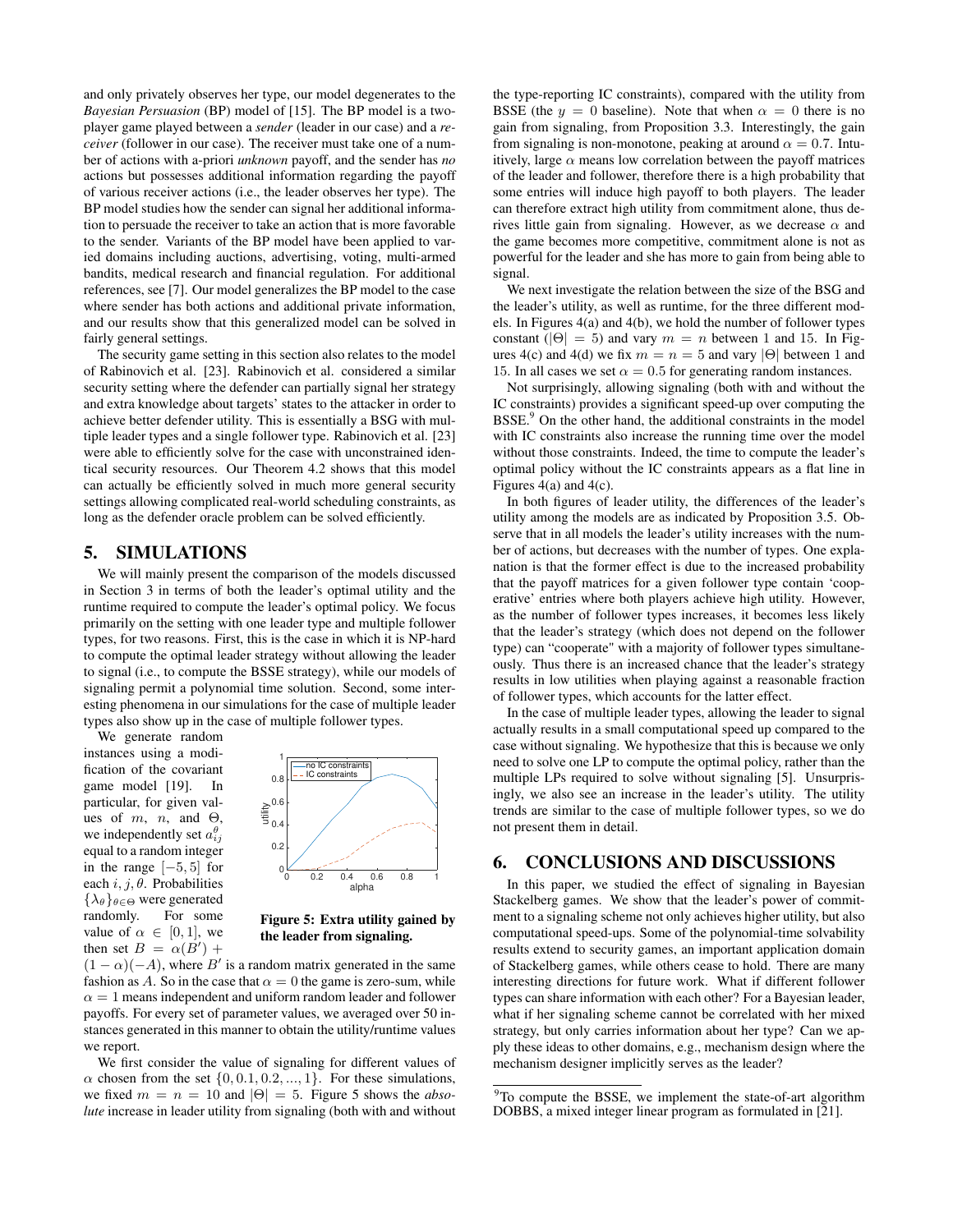Acknowledgments: This research is supported by NSF grant CCF-1350900 and MURI grant W911NF-11-1-0332. Part of the research is done when the authors are visiting the Simons Institute for the Theory of Computing.

# **REFERENCES**

- [1] T. M. Anton Kolotilin, Ming Li and A. Zapechelnyuk. Persuasion of a privately informed receiver. *Working Paper*, 2015.
- [2] S. Boyd and L. Vandenberghe. *Convex Optimization*. Cambridge University Press, New York, NY, USA, 2004.
- [3] X. Chen, X. Deng, and S.-H. Teng. Settling the complexity of computing two-player Nash Equilibria. *J. ACM*, 56(3):14:1–14:57, May 2009.
- [4] V. Conitzer and D. Korzhyk. Commitment to correlated strategies. In *Proceedings of the 25th AAAI Conference on Artificial Intelligence (AAAI)*, 2011.
- [5] V. Conitzer and T. Sandholm. Computing the optimal strategy to commit to. In *Proceedings of the 7th ACM conference on Electronic commerce*, pages 82–90. ACM, 2006.
- [6] C. Daskalakis, P. W. Goldberg, and C. H. Papadimitriou. The complexity of computing a Nash Equilibrium. In *Proceedings of the Thirty-eighth Annual ACM Symposium on Theory of Computing*, STOC '06, pages 71–78, New York, NY, USA, 2006. ACM.
- [7] S. Dughmi and H. Xu. Algorithmic Bayesian persuasion. In *Proceedings of the Forty-eighth Annual ACM Symposium on Theory of Computing*, STOC '16, 2016.
- [8] Y. Emek, M. Feldman, I. Gamzu, R. Paes Leme, and M. Tennenholtz. Signaling schemes for revenue maximization. In *Proceedings of the 13th ACM Conference on Electronic Commerce*, EC '12, pages 514–531, New York, NY, USA, 2012. ACM.
- [9] F. Etro. Stackelberg, heinrich von: Market structure and equilibrium. *Journal of Economics*, 109(1):89–92, 2013.
- [10] F. Fang, P. Stone, and M. Tambe. When security games go green: Designing defender strategies to prevent poaching and illegal fishing. In *International Joint Conference on Artificial Intelligence (IJCAI)*, 2015.
- [11] M. Grötschel, L. Lovász, and A. Schrijver. *Geometric Algorithms and Combinatorial Optimization*, volume 2 of *Algorithms and Combinatorics*. Springer, 1988.
- [12] M. Guo and A. Deligkas. Revenue maximization via hiding item attributes. *CoRR*, abs/1302.5332, 2013.
- [13] M. Jain, E. Kardes, C. Kiekintveld, F. Ordóñez, and M. Tambe. Security games with arbitrary schedules: A branch and price approach. In M. Fox and D. Poole, editors, *Proceedings of the 24th AAAI Conference on Artificial Intelligence (AAAI)*. AAAI Press, 2010.
- [14] A. X. Jiang and K. Leyton-Brown. Polynomial-time computation of exact correlated equilibrium in compact games. In *Proceedings of the Twelfth ACM Electronic Commerce Conference (ACM-EC)*, 2011.
- [15] E. Kamenica and M. Gentzkow. Bayesian persuasion. *American Economic Review*, 101(6):2590–2615, 2011.
- [16] J. Letchford, V. Conitzer, and K. Munagala. Learning and approximating the optimal strategy to commit to. In M. Mavronicolas and V. G. Papadopoulou, editors, *SAGT*, volume 5814 of *Lecture Notes in Computer Science*, pages 250–262. Springer, 2009.
- [17] Y. Li, V. Conitzer, and D. Korzhyk. Catcher-evader games. *arXiv:1602.01896*.
- [18] P. B. Miltersen and O. Sheffet. Send mixed signals: earn more, work less. In B. Faltings, K. Leyton-Brown, and P. Ipeirotis, editors, *EC*, pages 234–247. ACM, 2012.
- [19] E. Nudelman, J. Wortman, Y. Shoham, and K. Leyton-Brown. Run the GAMUT: A comprehensive approach to evaluating game-theoretic algorithms. In *Proceedings of the Third International Joint Conference on Autonomous Agents and Multiagent Systems-Volume 2*, pages 880–887. IEEE Computer Society, 2004.
- [20] C. H. Papadimitriou and T. Roughgarden. Computing correlated equilibria in multi-player games. *J. ACM*, 55(3):14:1–14:29, Aug. 2008.
- [21] P. Paruchuri, J. P. Pearce, J. Marecki, M. Tambe, F. Ordonez, and S. Kraus. Efficient algorithms to solve Bayesian Stackelberg games for security applications. In *Proceedings of the 23rd AAAI Conference on Artificial Intelligence (AAAI)*, pages 1559–1562, 2008.
- [22] J. Pita, M. Jain, J. Marecki, F. Ordóñez, C. Portway, M. Tambe, C. Western, P. Paruchuri, and S. Kraus. Deployed armor protection: the application of a game theoretic model for security at the Los Angeles international airport. In *Proceedings of the 7th international joint conference on Autonomous agents and multiagent systems: industrial track*, pages 125–132. International Foundation for Autonomous Agents and Multiagent Systems, 2008.
- [23] Z. Rabinovich, A. X. Jiang, M. Jain, and H. Xu. Information disclosure as a means to security. In *Proceedings of the 2015 International Conference on Autonomous Agents and Multiagent Systems, AAMAS 2015, Istanbul, Turkey, May 4-8, 2015*, pages 645–653, 2015.
- [24] L. Rayo and I. Segal. Optimal information disclosure. *Journal of Political Economy*, 118(5):949 – 987, 2010.
- [25] M. Tambe. *Security and Game Theory: Algorithms, Deployed Systems, Lessons Learned*. Cambridge University Press, New York, NY, USA, 1st edition, 2011.
- [26] H. Xu, F. Fang, A. X. Jiang, V. Conitzer, S. Dughmi, and M. Tambe. Solving zero-sum security games in discretized spatio-temporal domains. In *Proceedings of the 28th Conference on Artificial Intelligence (AAAI 2014), Québec, Canada*, 2014.
- [27] H. Xu, A. X. Jiang, A. Sinha, Z. Rabinovich, S. Dughmi, and M. Tambe. Security games with information leakage: Modeling and computation. In *Proceedings of the Twenty-Fourth International Joint Conference on Artificial Intelligence, IJCAI 2015, Buenos Aires, Argentina, July 25-31, 2015*, pages 674–680, 2015.
- [28] H. Xu, Z. Rabinovich, S. Dughmi, and M. Tambe. Exploring information asymmetry in two-stage security games. In *Proceedings of the 29th AAAI Conference on Artificial Intelligence (AAAI)*, 2015.
- [29] Z. Yin, A. Jiang, M. Johnson, M. Tambe, C. Kiekintveld, K. Leyton-Brown, T. Sandholm, and J. Sullivan. TRUSTS: Scheduling randomized patrols for fare inspection in transit systems. In *Proceedings of the Conference on Innovative Applications of Artificial Intelligence (IAAI)*, 2012.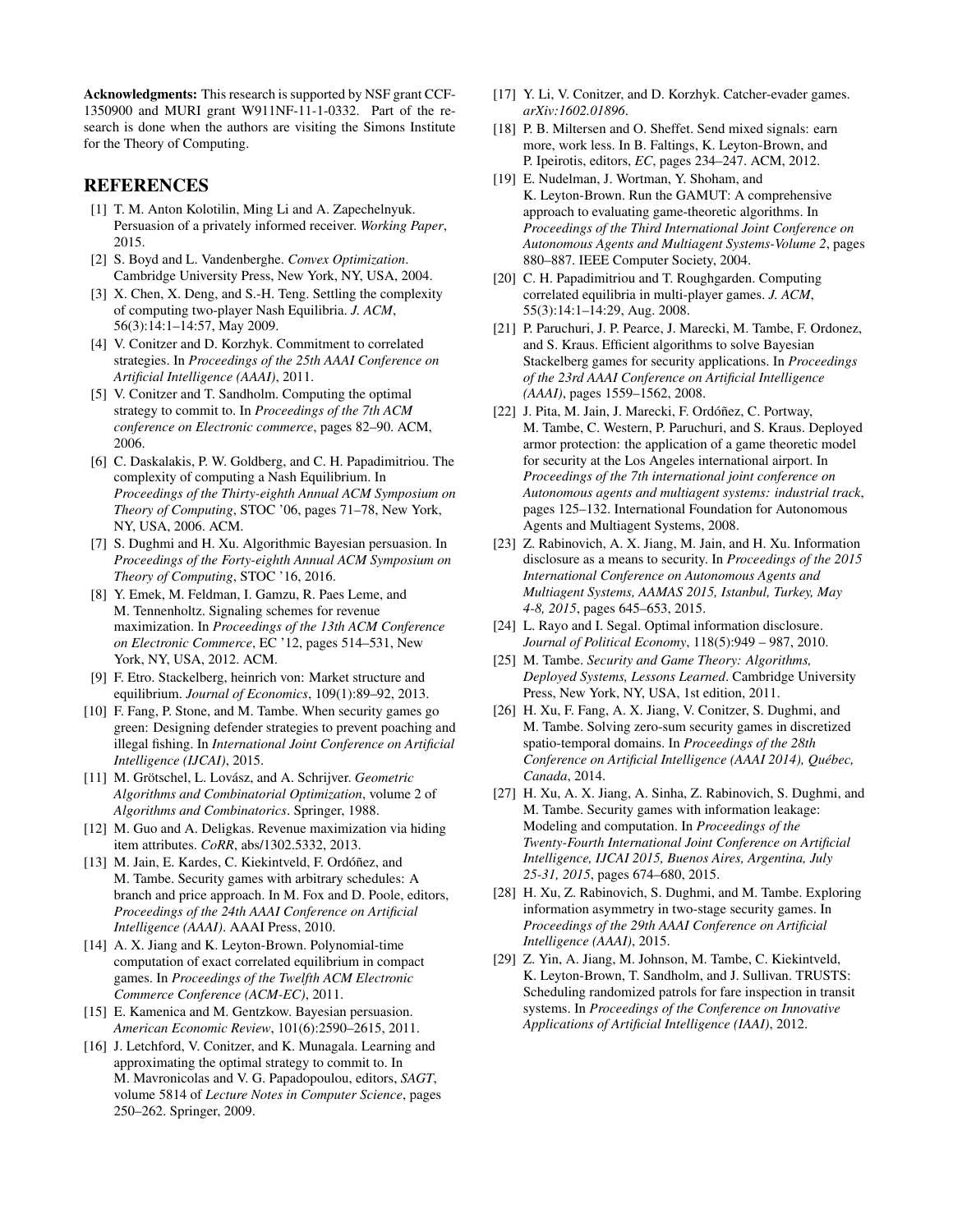# APPENDIX

# A. PROOF OF PROPOSITION 3.3

First, notice that  $U_{sig}(G) \geq U_{BSSE}(G)$  for any BSG G (not necessarily zero-sum). This is because the leader policy of playing the BSSE leader mixed strategy and sending only *one* signal to each attacker type degenerates to the BSSE. We now show that  $U_{sig}(G) \leq U_{BSSE}(G)$ . Let  $(\mathbf{x}^*, p)$  be the optimal leader policy computed by LP (2). Note that, if the leader plays the optimal leader policy  $(x^*, p)$ , but the follower type  $\theta$  "irrationally" ignores any signal and simply reacts to  $x^*$  by taking the best response (to  $\mathbf{x}^*$ ) action j<sup>\*</sup>, then, the follower of type  $\theta$  gets utility  $\sum_i x_i^* b_{ij^*}^{\theta}$ . We claim that this utility is less than the utility of best responding to each signal separately, as shown below

$$
\sum_j \sum_i p_{ij}^\theta b_{ij}^\theta \geq \sum_j \sum_i p_{ij}^\theta b_{ij^*}^\theta = \sum_i x_i^* b_{ij^*}^\theta
$$

where the inequality is due to second set of constraints in LP (2) and the equality is due to the first set of constraints in LP (2). Since this is a zero-sum game, the leader will be better off if the follower of type  $\theta$  ignores signals. Let U be the defender utility when all the attacker types best respond to  $x^*$  by ignoring signals, then  $U \geq U_{sig}(G)$ . However, U is simply the defender utility in this BSG by committing to the mixed strategy  $x^*$  without any signaling, therefore is upper bounded by  $U_{BSSE}(G)$ . As a result,  $U_{BSSE}(G) \ge U \ge U_{sig}(G)$ , as desired.

# B. PROOF OF PROPOSITION 3.6

This is a slight modification from a proof of the hardness of Bayesian Stackelberg games (Theorem 2 in [17]). We provide it only for completeness.

The reduction is from 3-SAT. Given an instance of 3-SAT with n variables and m clauses, we create a security game with  $2n + 2$ targets and  $n$  resources. For each variable, there is a target corresponding to taht variable and its negation (call these *variable* targets), as well as a *punishment* and a *reward* target.

There are  $m + 3n$  types of attacker. m of these are *clause* types, one per clause. Each of these types are interested in attacking all targets corresponding to literals appearing in the corresponding clause, or the reward target. For any literal contained in the clause, this type gets -1 payoff for attacking when the target is covered and 0 when it is uncovered. Any clause type attacker gets 0 payoff for attacking the punishment target, whether or not it is covered. Note that if a clause type believes that at least one of the literal targets is covered with probability 1, then they will attack that target (breaking ties favorably). Otherwise, they attack the punishment target.

There is one pair type for each variable. These types are not interested in any literal target that does not correspond to the relevant variable, or the reward target. For the two literal targets they are interested in, they get -1 payoff for attacking a covered target and 0 for an uncovered target. They get 0 for attacking the punishment target. Again, a pair type target will only not attack the punishment target if they believe that both literal targets are covered with non-zero probability.

Lastly there are  $2n$  counting types, one per literal. Each of these types is not interested in any literal target other than the one corresponding to them, or the punishment node. If they attack the relevant literal node and it is covered they get 0 payoff, and if it is uncovered they get 1. They get 0 payoff for attacking the reward target, regardless of whether it is covered. Note that each of these types attacks the reward target if they believe that the literal target is covered with probability 1.

The defender gets 0 payoff whenever a literal target is attacked, regardless of whether it is covered and -1 payoff whenever the punishment target is attacked. If any attacker attacks the reward target the defender gets payoff (note that the only attacker types that will ever attack the reward target are the counting types).

Each type occurs with equal probability.

We show that the defender can obtain a utility of  $\frac{n}{m+3n}$  if and only if the instance of 3-SAT is satisfiable.

If the instance is satisfiable, then we simply cover the variable targets corresponding to a satisfying assignment, and signal as such. Then all clauses are satisfied, so no clause type attacks the punishment node, no variable has both its positive and negative literals covered with positive probability, and  $n$  counting types are sure that their literal is covered, so they attack the reward node. This results in an expected utility of  $\frac{n}{m+3n}$  for the defender.

Now suppose the instance of 3-SAT is not satisfiable. Note that whenever there is any uncertainty for the attacker they take an undesirable action, therefore the defender optimally signals truthfully about their chosen action. Since the instance is unsatisfiable, for any allocation of resources either a clause type or pair type will be incentivized to attack the punishment target. The defender can get payoff 1 at most  $\frac{n}{m+3n}$  of the time (from exactly *n* counting types, as the defender can cover only  $n$  variable targets at a time), and gets -1 payoff from the pair/clause type that attacks the punishment target. Therefore the defender gets less than  $\frac{n}{m+3n}$  expected utility.

#### C. PROOF OF PROPOSITION 3.7

For convenience, let target 0 denote the common coverageinvariant target. By assumption, let  $i_{\theta}$  denote the only type-specific target for the attacker of type  $\theta$ . Notice that, our signaling scheme only needs two signals for the attacker of type  $\theta$ , recommending either target  $i_{\theta}$  or target 0 for attack, since he is not interested in other targets. Therefore, for each attacker type  $\theta$ , we define four variables:  $p_{c,j}^{\theta}$  [ $p_{u,j}^{\theta}$ ] is the probability that type  $\theta$ 's specific target  $i_{\theta}$  is covered [uncovered] and action j is recommended to the attacker, where  $j \in \{i_{\theta}, 0\}$  is either to attack  $i_{\theta}$ , or stay home. Notice that, we can define these variables because our signaling scheme for type  $\theta$  only depends on the coverage status of target  $i_{\theta}$ as the utility of the common target 0 is coverage-invariant. This is crucial, since otherwise, the optimal signaling scheme may depend on all the targets that type  $\theta$  is interested, and this makes the problem much harder (as shown in Proposition 3.8). The following linear program, with variables  $p_{c,j}^{\theta}$  and x, computes the optimal defender utility.

maximize 
$$
\sum_{\theta \in \Theta} \lambda_{\theta} \sum_{s \in \{c, u\}} p_{s, i_{\theta}}^{\theta} U_x^d(i_{\theta}; \theta)
$$
  
\nsubject to  $\sum_{j \in \{0, i_{\theta}\}} p_{c,j}^{\theta} = x_{i_{\theta}},$  for  $\theta \in \Theta$ .  
\n $\sum_{j \in \{0, i_{\theta}\}} p_{u,j}^{\theta} = 1 - x_{i_{\theta}},$  for  $\theta \in \Theta$ .  
\n $\sum_{s \in \{c, u\}} p_{s,j}^{\theta} U_s^a(j; \theta) \ge$   
\n $\sum_{s \in \{c, u\}} p_{s,j}^{\theta} U_s^a(j'; \theta),$  for  $\theta \in \Theta$ .  
\n $\mathbf{x} \in \mathcal{D}$  (10)

where: the first two constraints mean that the signaling scheme should be consistent with the true marginal probability that  $i$  is covered (first constraint) or uncovered (second constraint). The third constraint is the incentive compatibility constraint which guarantees that the attacker prefers to follow the recommended action. The last constraint ensures that the marginal distribution x is implementable ( $D$  is the set of all implementable marginals. See Section 4.3 for more information.)

# D. PROOF OF PROPOSITION 3.8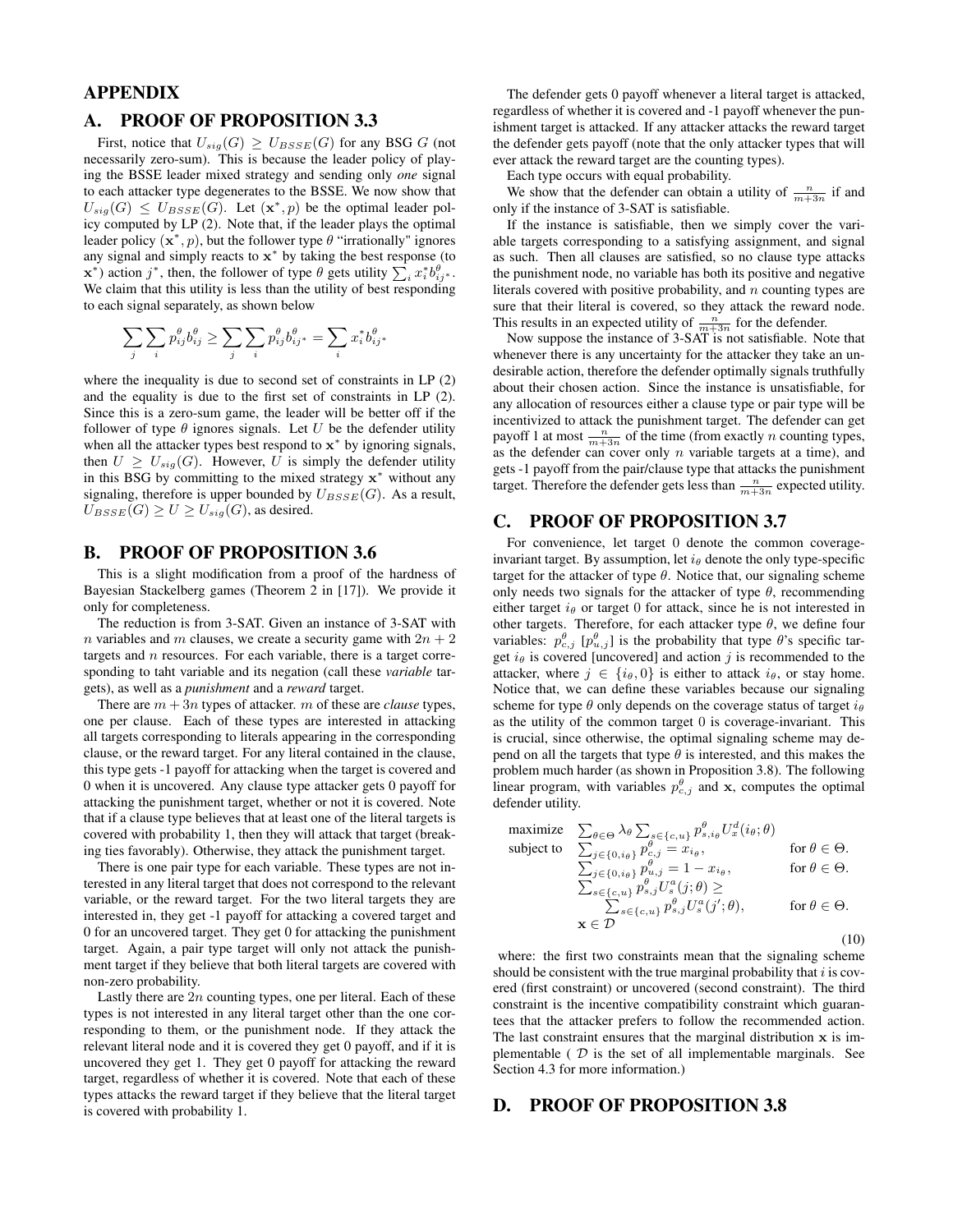#### D.1 LP Formulation of the Problem and its Dual

Using similar notations as Section 4.3, we equivalently regard each pure strategy as a vector  $e \in \{0,1\}^n$ , and E is the set of all pure strategies. We consider the case where the defender does not have any scheduling constraints, i.e.,  $e$  is any vector with at most  $k$ 1's, and show that the defender oracle in this basic setting is already NP-hard. To describe a mixed strategy, let  $p_e$  be the probability of taking pure strategy e. Then

$$
x = \mathbb{E}(e) = \sum_{e \in \mathcal{S}} e \times p_e \tag{11}
$$

is the marginal coverage probability corresponding to this pure strategy  $\{p_e\}_{e \in \mathcal{S}}$ . Notice that  $x \in \mathbb{R}^n$ .

By Observation 3.1,  $n$  signals are need for each attacker type in the optimal scheme. Therefore, let  $p_{s,i}^{\theta}$  be the probability that pure strategy s is taken and the attacker of type  $\theta$  is recommended to take action *i*. Then  $\alpha_i^{\theta} = \sum_{e \in E} p_{e,i}^{\theta}$  is the probability that attacker of type  $\theta$  is recommended to take action i, while

$$
x_i^{\theta} = \sum_{e \in E} e \times p_{e,i}^{\theta}
$$

is the corresponding posterior belief (absent by a normalization factor  $1/\alpha_i^{\theta}$ ) of marginal coverage when the attacker of type  $\theta$  is recommended action  $i$ . Then the following optimization formulation computes the defender's optimal mixed strategy as well as signaling scheme.<sup>10</sup>

$$
\begin{array}{ll}\text{maximize} & \sum_{\theta,i} \lambda_{\theta} \left[ x_{ii}^{\theta} U_{a}^{c}(i;\theta) + (\alpha_{i}^{\theta} - x_{ii}^{\theta}) U_{a}^{u}(i;\theta) \right] \\ \text{subject to} & x_{ii}^{\theta} U_{a}^{c}(i;\theta) + (\alpha_{i}^{\theta} - x_{ii}^{\theta}) U_{a}^{u}(i;\theta) \geq \\ & x_{ij}^{\theta} U_{a}^{c}(j;\theta) + (\alpha_{i}^{\theta} - x_{ij}^{\theta}) U_{a}^{u}(j;\theta), \qquad \text{for } i, j, \theta. \\ & \alpha_{i}^{\theta} = \sum_{e \in E} p_{e,i}^{\theta}, \qquad \text{for } i, \theta. \\ & \sum_{i=1}^{\theta} p_{e,i}^{e} = p_{e}, \qquad \text{for } i, \theta. \\ & \sum_{i=1}^{\pi} p_{e,i}^{\theta} = p_{e}, \qquad \text{for } e, \theta. \\ & \sum_{s \in E} p_{e} = 1 \\ & p_{e,i}^{\theta} \geq 0, p_{e} \geq 0, \qquad \text{for } e, i, \theta. \end{array}
$$

(12)

.

where  $x_i^{\theta} \in R^n$ ,  $p_s \in \mathbb{R}$ ,  $p_{s,i}^{\theta} \in \mathbb{R}$  are variables.

We now take the dual of LP (12). Instead of providing the exact dual program, we abstractly represent the dual by highlighting the non-trivial part, as follows:

minimize 
$$
\gamma
$$
  
\nsubject to  $poly(n, |\Theta|)$  linear constraints on  $y_i^{\theta}, \beta_i^{\theta}$   
\n $-\beta_i^{\theta} + e \cdot y_i^{\theta} + q_e^{\theta} \ge 0$ , for *i, e, \theta*.  
\n $\sum_{\theta} -q_e^{\theta} + \gamma \ge 0$ , for *e*. (13)

where  $\beta_i^{\theta}, q_e^{\theta}, \gamma \in \mathbb{R}, y_i^{\theta} \in \mathbb{R}^n$  are variables. We now analyze the dual program (13). Notice that the first (implicitly described) constraint does not depend on  $\gamma, q_e^{\theta}$ . So the last constraint, together with the "min" objective, yields that  $\gamma = \max_{e \in E} \sum_{\theta} q_e^{\theta}$  at optimality. The middle constraint, together with the "min" objective, yields that  $q_e^{\theta} = \max_i [\beta_i^{\theta} - e \cdot y_i^{\theta}]$  at optimality. As a result, the dual program can be re-written in the following form:

$$
\max_{e \in E} \left[ \sum_{\theta} \max_{i} (\beta_i^{\theta} - e \cdot y_i^{\theta}) \right]
$$
  
s.t.  $poly(n, |\Theta|)$  linear constraints on  $y_i^{\theta}, \beta_i^{\theta}$ 

Notice that, this is still a convex program – the objective can be viewed as maximizing a convex function.

#### D.2 The Defender Oracle

The defender oracle problem is precisely to evaluate the function

$$
f(y_i^{\theta}, \beta_i^{\theta}) = \max_{e \in E} \left[ \sum_{\theta} \max_i (\beta_i^{\theta} - e \cdot y_i^{\theta}) \right]
$$
(14)

for any given input  $y_i^{\theta}, \beta_i^{\theta}$ . When the attacker of type  $\theta$  is only interested in a small number of targets, say a subset S of targets. Then in LP (12), the third constraint on  $x_i^{\theta} \in \mathbb{R}^n$  only needs to be restricted to the targets in  $S$ , since the attacker of type  $\theta$  does not care about the coverage of other targets at all. That is, there is no constraints for  $x_i^{\theta}$  for all  $i \notin S$ ; Moreover, for those  $i \in S$ , the constraint on  $x_i^{\theta}$  can be restricted to only the entries in S. This simplification is reflected in the defender oracle problem in the following way: the input  $y_i^{\theta}$  are non-zeros vectors only for those  $i \in S$ ; moreover, the non-zero  $y_i^{\theta}$  only has non-zeros at those entries corresponding to S.

#### D.3 Hardness of the Defender Oracle

We now prove that the defender oracle problem is NP-hard, even when each attacker type  $\theta$  is only interested in 2 targets. In other words, we prove that evaluating function  $f(y_i^{\theta}, \beta_i^{\theta})$  is NP-hard, even when only two  $y_i^{\theta}$ 's are non-zero vectors for each  $\theta$  and each of these two  $y_i^{\theta}$ 's only has two non-zero entries.

We reduce from max-cut. Given any graph  $G = (V, \Theta)$  with node set *V* and edge set  $Θ$ . Construct a security game with *V* as targets and  $\Theta$  as attacker types. The attacker type  $\theta = (i, j)$  is interested in only targets i, j. For any type  $\theta = (i, j)$ , define  $y_i^{\theta}$  as follows:  $y_{ii}^{\theta} = 1$ ,  $y_{ij}^{\theta} = -1$  and  $y_{ik}^{\theta} = 0$  for any  $k \neq i, j$ ; define  $y_j^e$  as follows:  $y_{ji}^{\theta} = -1$ ,  $y_{jj}^{\theta} = 1$  and  $y_{jk}^{\theta} = 0$  for any  $k \neq i, j$ . Let  $\beta_i^{\theta} = 0$  for any  $i, \theta$ . We will think of each pure strategy e as a cut of size  $k$ , with all value-1 nodes on one side and value-0 nodes on another side. Let

$$
c(e) = \sum_{\theta \in \Theta} \max_k [\beta_k^{\theta} - e \cdot y_k^{\theta}] = \sum_{\theta = (i,j) \in \Theta} \max(-e \cdot y_i^{\theta}, -e \cdot y_j^{\theta}).
$$

Note that  $\max(-e \cdot y_i^{\theta}, -e \cdot y_j^{\theta}) = 1$  if and only if edge  $\theta$  is cut by strategy *e* (in which case  $e \cdot y_i^{\theta}$ ,  $e \cdot y_j^{\theta}$  equals 1, -1 respectively). Otherwise max $(-e \cdot y_i^{\theta}, -e \cdot y_j^{\theta}) = 0$ . Therefore,  $c(e)$  equals precisely the cut size induced by  $e$ . Note that evaluating function  $f$ defined in Equation (14) is to maximize  $c(e)$  over  $e \in E$ , which is precisely to compute the Max k-Cut, a well-known NP-hard problem. Therefore the defender oracle is NP-hard, even when each attacker type is only interested in two targets.

#### E. PROOF OF LEMMA 4.3

**Part 1:** Consider any two elements  $(x, p)$  and  $(y, q)$  from  $\overline{\mathcal{D}}$ . So there exists  $\mathbf{a}, \mathbf{b} \in \mathcal{D}$  such that  $\mathbf{x} = p \cdot \mathbf{a}$  and  $\mathbf{y} = q \cdot \mathbf{b}$ . To prove the convexity, we need to show  $\alpha \cdot (\mathbf{x}, p) + \beta \cdot (\mathbf{y}, q) \in \mathcal{D}$ for any  $\alpha \in (0,1)$  and  $\alpha + \beta = 1$ . If  $p = q = 0$ , this is obvious; Otherwise, we have

$$
\alpha \cdot (\mathbf{x}, p) + \beta \cdot (\mathbf{y}, q) = \alpha(p \cdot \mathbf{a}, p) + \beta(q \cdot \mathbf{b}, q)
$$
  
= 
$$
\left( [\alpha p + \beta q] \cdot \frac{\alpha p \cdot \mathbf{a} + \beta q \cdot \mathbf{b}}{\alpha p + \beta q}, \alpha p + \beta q \right)
$$

Notice that  $\frac{\alpha p \cdot \mathbf{a} + \beta q \cdot \mathbf{b}}{\alpha p + \beta q} \in \mathcal{D}$  due to the convexity of  $\mathcal{D}$ , therefore  $\alpha \cdot (\mathbf{x}, p) + \beta \cdot (\mathbf{y}, q) \in \widetilde{\mathcal{D}}$ . So  $\widetilde{\mathcal{D}}$  is convex.

**Part 2:** First, it is easy to see that any element from  $\widetilde{\mathcal{D}}$  satisfies  $A\mathbf{x} \leq p\mathbf{b}$  and  $p \geq 0$ . We prove the other direction. Namely, for

<sup>10</sup>We only consider the case with no IC constraints for incentivizing attacker's *type report*. Adding IC constraint will result in the same defender oracle, thus is omitted here.